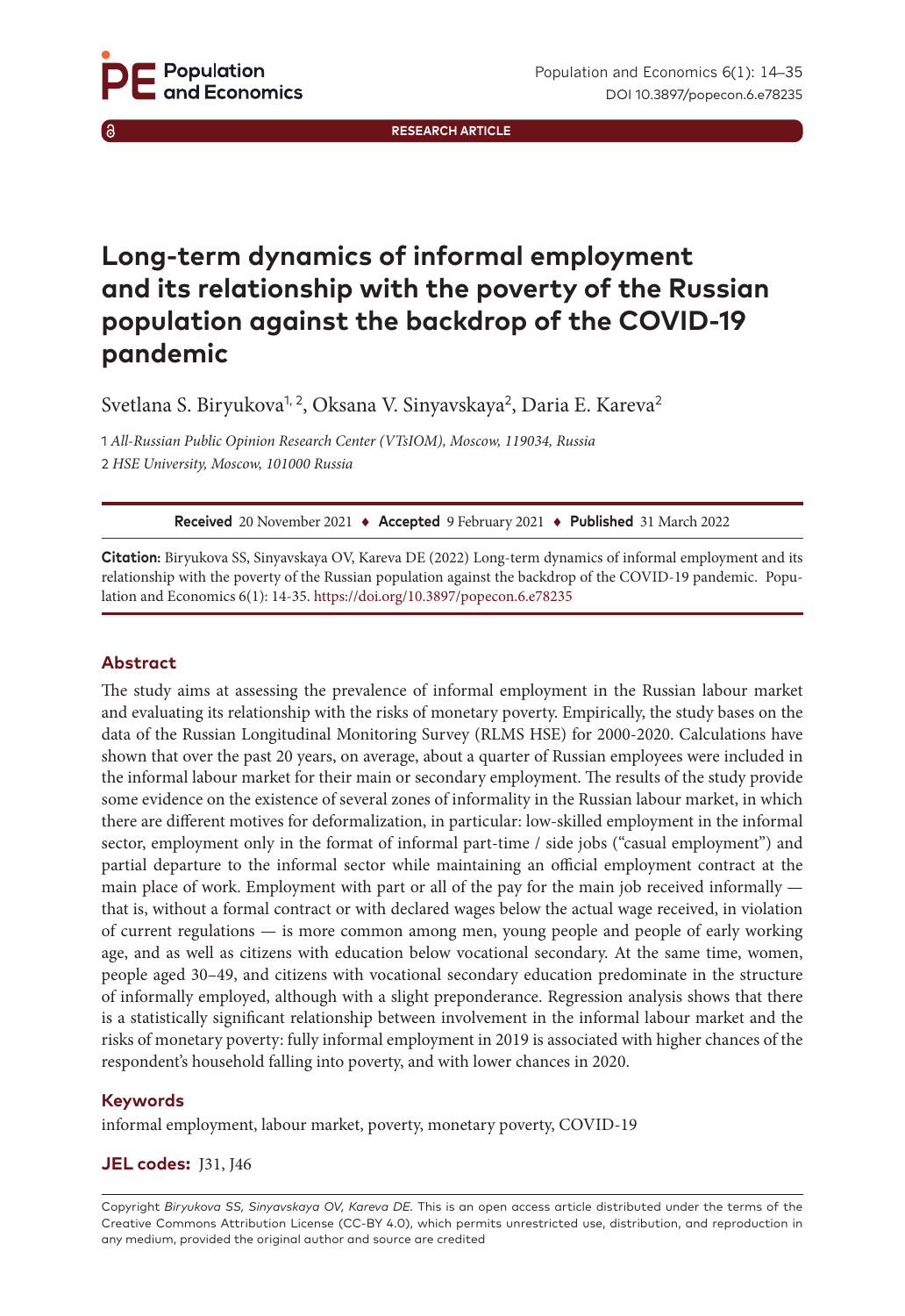## **Introduction**

Research on informal employment is in demand for a number of reasons. The ratio of the formal and informal sectors of the economy is a structural indicator that reveals the heterogeneity of economic branches in terms of labour productivity (in the informal sector, labour productivity on average is lower), as well as the quality of the institutional environment (Voskoboynikov and Gimpelson 2015). A significant proportion of jobs in the informal sector are characterized by low and/or unstable wages, and the population employed in such jobs may be exposed to increased risks of unemployment and poverty. The part of the informal sector that is associated with economic activity without legalization does not generate tax revenues and reduces the sustainability of the public insurance system for risks related to health, temporary disability, and old age. Informal workers often receive little or no social protection, which increases their vulnerability during periods of temporary work incapacity, as well as during economic shocks and after retiring from employment.

In the short term, informal employment can play the role of an adaptation mechanism that compensates for income losses, and therefore has countercyclical dynamics, showing growth against the backdrop of an economic downturn (Loayza and Rigolini 2011). This effect is especially pronounced in the poorest population groups, whose representatives may be more willing to enter informal labour relations in the face of unfavourable dynamics in the formal labour market, since for them the marginal effect of income loss is high. In the long term, the dynamics of informal employment depends on the structure and degree of development of the national economy, as well as on the degree of state intervention in its regulation. Existing studies show that economic growth in the early 2000s in Russia contributed to the growth of informal employment: this was due to the ongoing restructuring of the economy and the growth of sectors in which the prevalence of informal employment is high: trade, construction, and domestic services (Gimpelson and Zudina 2011).

Over the past decade, a number of events have taken place in Russia that could have a significant impact on the dynamics of informal employment. Starting from 2014, real incomes of the population have been declining or stagnating under the influence of various external and internal shocks (Ovcharova et al. 2021). Since recently, the country saw a rapid growth of the gig-economy: the creation of digital platforms and the development of new formats for the interaction of workers with consumers of services leads to the convergence of labour supply with demand for it, which, in the absence of clear regulation and institutional conditions for the formation of this (new) segment of the economy, can contribute to the growth of informal employment. Starting on July 1, 2017, the concept of self-employment has been introduced into the Russian regulatory field. A simple registration procedure and a soft tax regime ("professional income tax"), introduced for this category of workers from January 1, 2019, should have facilitated the legalization of part of the informal sector. Finally, the introduction of various restrictions, up to the suspension of enterprises and an almost complete ban on the operation of entire sectors of the economy during the COVID-19 pandemic in 2020-2021, could also have a significant impact on the structure of the Russian economy in terms of the ratio of the formal and informal sectors. On the one hand, the sectors and enterprises affected by the pandemic were characterized by higher levels of informal employment, which could lead to a reduction in the number of informal jobs. On the other hand, the reduction of employees in the face of a decrease in the revenue of enterprises and the liquidation of some of them, and an increase in unemployment in the context of an economic slowdown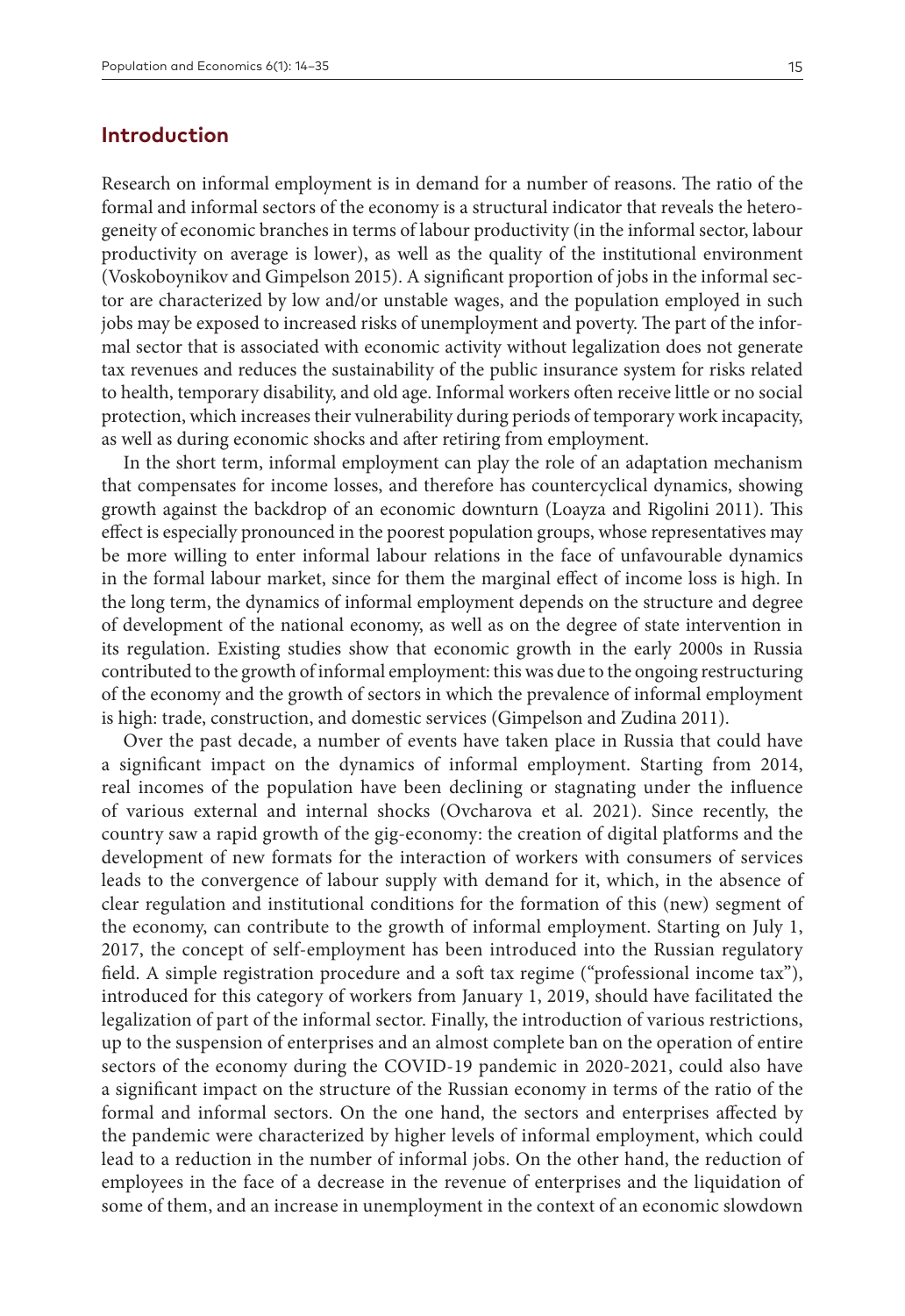could become factors contributing to the deformalization of the economy. These changes could lead to a significant restructuring of the labour market, and the directions of these changes, as can be seen from the above-given description, can be opposite. In this regard, the study of long series of indicators is of particular interest.

The complexity of statistical observation of the informal sector causes a lack of research in this direction. This paper, without claiming to be a comprehensive description of the informal part of the Russian economy, intends to supplement the available information on the main characteristics of informally employed workers, to trace the long-term dynamics in this segment, and to assess the relationship of informal employment with the risks of monetary poverty of the population before the COVID-19 pandemic and in the first year of its development.

The article is structured as follows: in the first section, the authors give definitions of the main concepts and describe the empirical basis of the work; the second section is devoted to a discussion of possible ways of linking informal employment with the risks of monetary poverty and the formulation of research hypotheses; the third section assesses the dynamics of the prevalence of informal employment in Russia and the main changes in the socio-demographic characteristics of informally employed workers. The fourth section of the article presents the results of the regression analysis regarding the relationship between informal employment of the population and the risk of monetary poverty in 2019 and 2020. The final section outlines the main findings and limitations of the present study.

## **1. Definitions and empirical basis of the work**

In Russia, the official statistics defines those employed in the informal sector as "persons who, during the survey period, were employed in at least one of the production units of the informal sector, regardless of the status of their employment and whether this work was their main or secondary job. The criterion for determining units of the informal sector is the absence of state registration as a legal entity" (Rosstat n.d.). However, this is not the only approach to the definition of informal employment that might be found in the literature: the limitations of existing data and the specifics of applied problems that certain authors solve force us to look for other definitions; sometimes they can conflict with each other and produce widely spread estimates (on this, see (Kapelyushnikov 2013; Gimpelson and Zudina 2011), and others).

Most definitions used in the literature can be attributed to one of two approaches: "productive" or "legalistic". According to the "productive" approach, the informal sector of the economy includes jobs in private enterprises owned by individuals or households without a legal entity, and self-employed workers. The "legalistic" approach separates informal employment from formal employment by analyzing the extent to which enterprises or individuals follow the established regulatory rules (Gimpelson and Zudina 2011).

In both cases, it is difficult to apply the binary principle: the variety of existing jobs can almost never be divided into strictly formal and informal units. Within each of the approaches to the definition of informal employment, as Vladimir Gimpelson and Anna Zudina note in their paper, "one can see a continuum of jobs, within which the ratio of formal and informal can change and include different sets of characteristics" or "a continuum of states limited by complete formality on the one hand and complete informality on the other" (Gimpelson and Zudina 2011: 4). Considering the widespread practice of combining main and secondary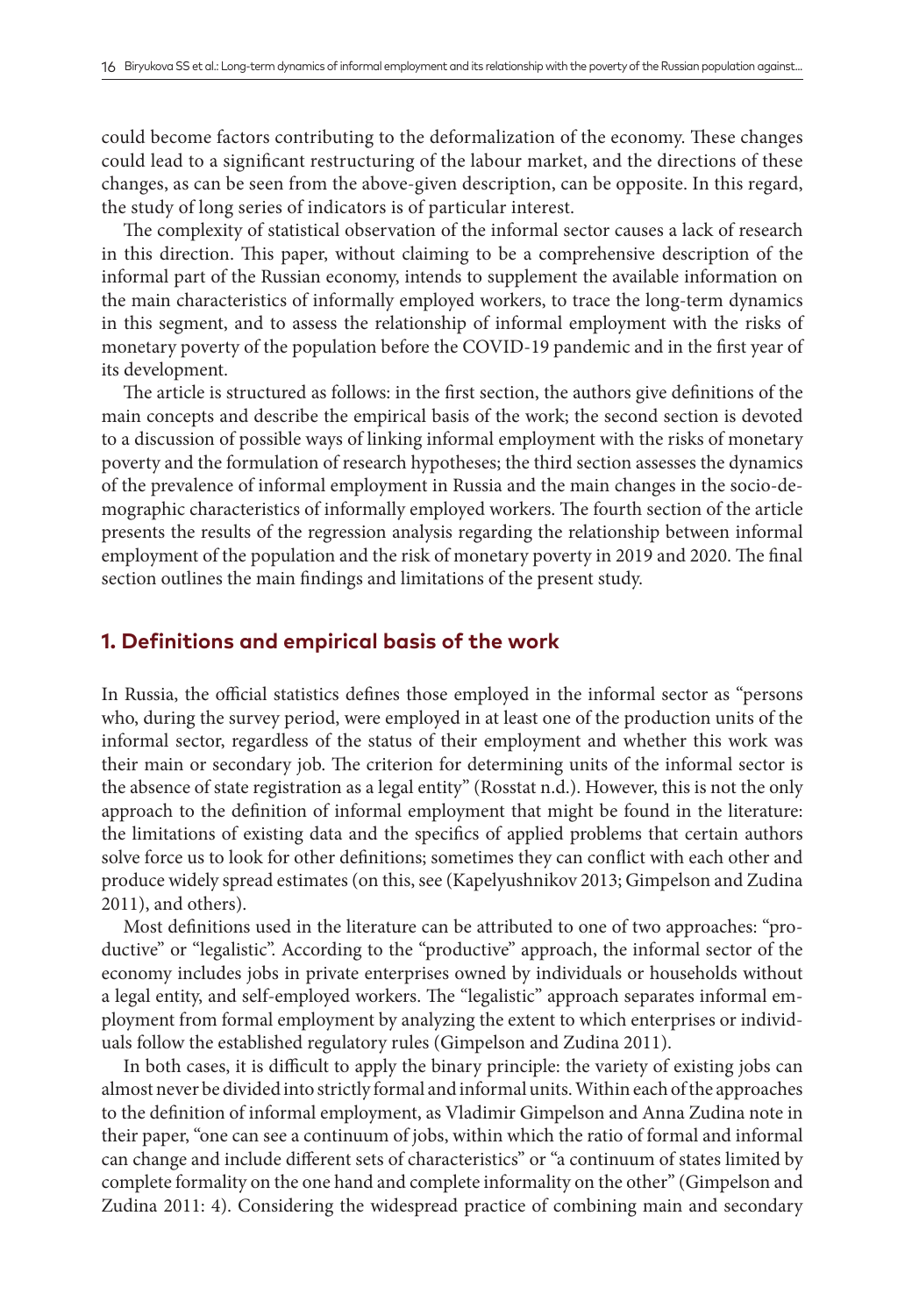employment in the Russian labour market, main employment, and part-time jobs, etc., this thesis can be expanded, and one can mention a continuum of various combinations, since signs of informal employment can appear in the main job, secondary or part-time / side jobs.

In this paper, formally employed workers include those employed at enterprises and organizations via an employment agreement or contract and receiving official remuneration for their work, without the use of informal, "gray" payments. Workers employed outside this corporate sector, as well as workers who receive part of their wages informally, form a segment of informal employment. Such a definition is based on the "productive" approach to the definition of informal employment (see (In the shadow of regulation... 2014)), expanding it by referring to informal employment "economic activity associated with the production of high-quality (legal) goods or services for sale (for remuneration), but with violation complete or partial — of the norms of the current [labour or tax] legislation» ((Sinyavskaya 2005); in her work, Oksana Sinyavskaya characterizes this segment as "underground employment"). In other words, we use a broad definition and consider all types of labour relations associated with the receipt of undeclared income (in whole or partially) or with the absence of a formal labour contract as informal employment (for a similar approach, see, for example, (Williams and Windebank 2015)). This largely corresponds to the approach of defining informal employment based on the characteristics of the workplace, proposed by the ILO and reflected in the recommendations of the 17th International Conference of Labour Statisticians (ILO 2002; ILO 2003).

Depending on the subjects that we consider in the course of the analysis, this definition is applied to the main employment or to the entire employment of individuals, i.e., main, secondary, and side jobs. In several cases, we focus exclusively on the mechanisms for obtaining labour income (officially or partially/completely informally), since this approach enables covering the segment of informal employment quite sufficiently due to the fact that receiving informal income implies the absence of a formal contract with the employer or the existence of such a contract and partial payment of wages in violation of applicable laws. In this case, however, self-employed persons fall out of our analysis.

The calculations presented in the paper are based on data from the Russian Longitudinal Monitoring Survey (RLMS HSE). To assess the dynamics of the informal employment prevalence, we consider long series from 2000 to 2020, which were obtained based on processing representative files for respondents aged 15 years and older. When considering the composition of labour income (the presence of unofficial wages), we present the series from 2008, since until that moment the necessary questions were not asked in the RLMS questionnaire.

# **2. Relationship between informal employment and risks of monetary poverty: literature review**

Within the framework of the modernization theory, a broad segment of informal employment is considered to be a sign of developing and lagging (underdeveloped) economies, in connection with which informal employment becomes a sign of insecurity, non-optimality; it is not a voluntary, but rather a forced choice of workers in the absence of a sufficient number of formal jobs and a developed economic infrastructure. Neoliberal theory sees the informal economy as a mechanism for resisting overregulation and high tax burdens, and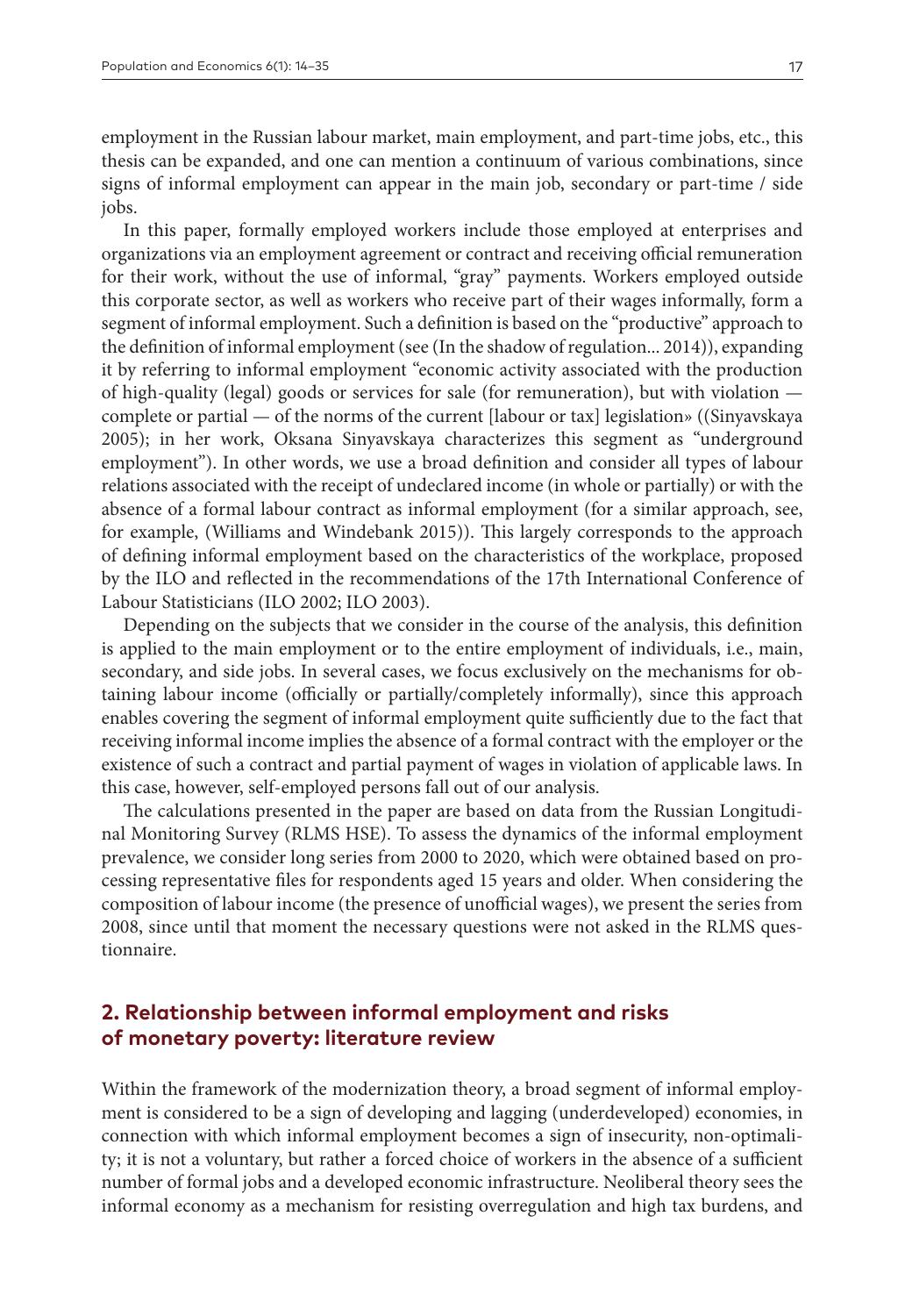informally employed workers as rational economic agents that avoid excessive institutional pressure. In this case, informal employment will become more widespread in economies with higher taxes and levels of government intervention. Finally, the theory of political economy considers informal employment as a consequence of insufficient regulation — that is, weak mechanisms for protecting the rights of workers and supporting the population. Under such conditions, enterprises aimed at maximizing their own profits and reducing costs push workers out of the formal employment (quoted by (Williams and Windebank 2015)). The described theoretical concepts interpret the choice of workers in favour of informal employment in different ways and suggest different directions of influence of the informal status on the agent's economic situation: income level, chances of falling into poverty, protection from the main socio-economic risks.

On the one hand, employment in the informal sector of the economy may be associated with fluctuating income flow, instability, increased risks of unemployment, especially during economic shocks. This may increase the vulnerability of workers and push them into poverty. In addition, informal employment in low-productivity sectors can, in general, be associated with low wages, which can also work to increase the risks of monetary poverty. However, at the same time, informal employment, even in the low-productivity sector, can serve as an adaptation mechanism during periods of economic instability.

On the other hand, if informal employment is a conscious choice of a skilled worker employed in a highly productive segment of the economy, and this choice is associated with the desire to maximize their own income by transferring part of their labour income to the field of informal payments and, accordingly, reducing mandatory tax payments and deductions to state funds, an informal status may be associated with a relatively higher financial position. At the same time, such a strategy of behaviour may be associated with a partial transfer into informality while maintaining a formal labour contract and, accordingly, basic social and labour guarantees. In the changing institutional framework — the revision of the rules for calculating various insurance payments, the restructuring of the pension system — such a choice may look economically rational not only in the short term, but also in the long term.

As noted by Vasily Anikin and Natalia Tikhonova, one of the reasons for the growing prevalence of informal and non-standard employment in Russia is the shortage of jobs for low-skilled workers in the formal sector of the economy (Anikin and Tikhonova 2014). In such a situation, it can be assumed that informal employment, being a forced choice in the context of economic imbalance, will be associated with relatively low incomes and working conditions, and increased vulnerability of workers in terms of poverty. The described situation was observed, for example, in the Polish labour market in the second half of the 2000s (Cichocki and Tyrowicz 2010). In part, this is also evidenced by the results of a recent study by experts from the World Bank, which revealed a statistically significant and gradually increasing gap in earnings between formal and informal workers, as well as the link of informal employment with increased risks of poverty, although less stable and statistically insignificant for hired informal employees (Kim et al. 2019).

At the same time, there are studies showing that the expansion of the informal employment can be a significant factor in reducing poverty in certain (primarily depressed) regions (see, for example, (Magomedova and Magomedova 2012)); informal employment is "better" than unemployment in terms of the financial situation of the population. Indirectly, this is also evidenced by the fact that, according to estimates based on statistics, the size of the informal sector changes counter-cyclically in relation to the dynamics of the unemployment rate (Gimpelson 2002). That means, again, that informal employment may become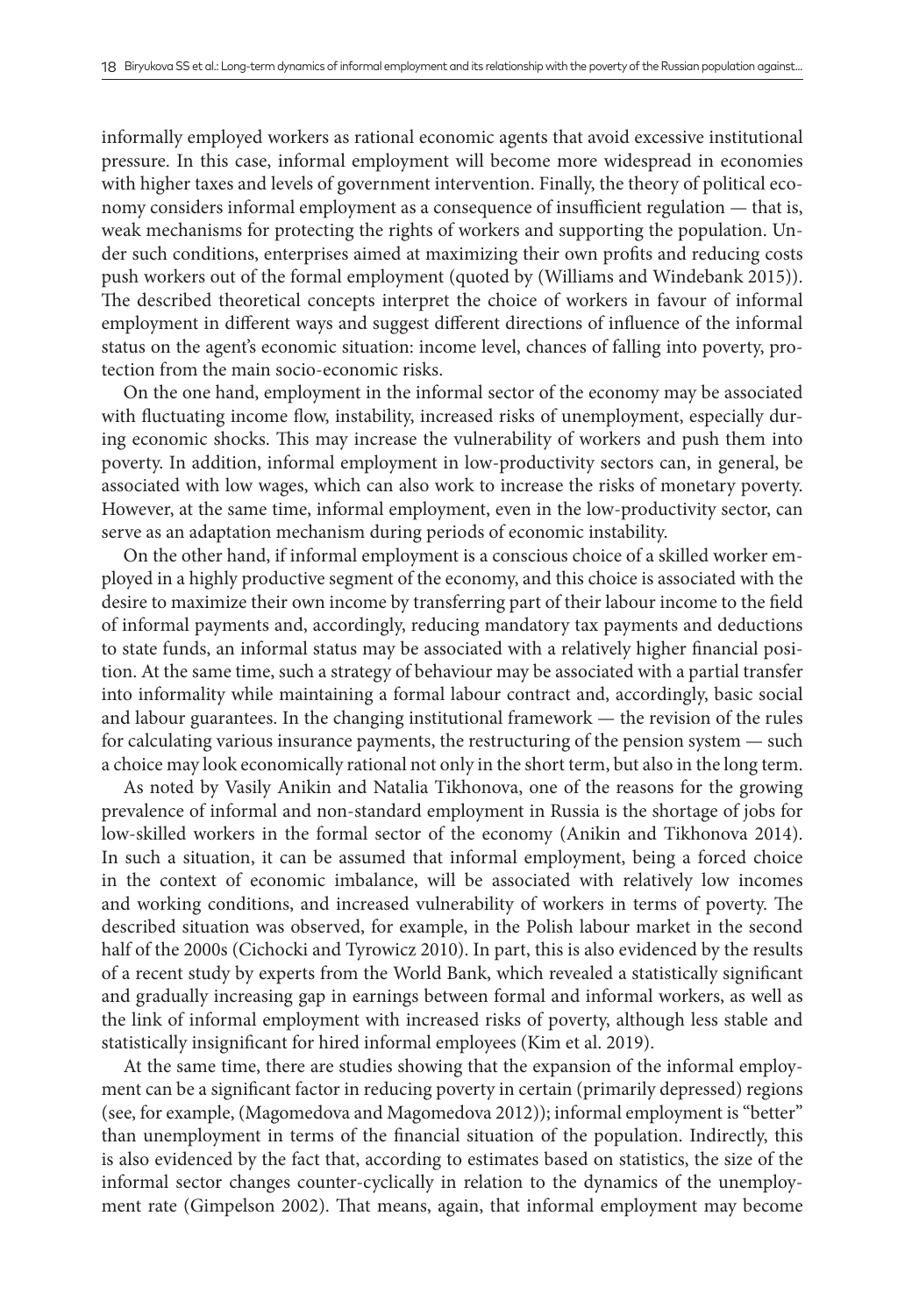a mechanism providing employment for people who are unable to enter the formal labour market. This assumption is supported by the results of foreign studies on developing countries, where informal employment is the main income of the least prosperous segments of the population and is associated with a reduction in the depth of their poverty and its scale (see the meta-review (Sharma and Adhikari 2020)). At the same time, job satisfaction, subjective well-being, and subjective social status of informally employed workers in Russia do not differ from those of the formally employed (Kim et al. 2019), and self-employed workers rate their position even higher than those employed in the formal sector of the economy (Zudina 2013).

Based on the relationships described above, the authors of this paper formulate the following hypotheses:

- informal employment in the Russian labour market will become more widespread during periods of economic downturns;
- In Russia, informal employment will be associated with lower incomes compared to the formal segment of the economy and, consequently, with higher risks of monetary poverty.

# **3. Prevalence of informal employment in Russia**

The results of calculations based on RLMS data indicate that, over the past 20 years, on average, about a quarter of those employed in Russia were included in the informal labour market for their main or secondary job (Fig. 1)<sup>1</sup>. The maximum prevalence of informal relations over the entire observation period was recorded in 2017 (28% of employed respondents were fully or partially employed informally), and the minimum — in 2001 (19.7% of employed respondents). Our estimates show soft undulate dynamics of indicators: a rather noticeable labour market deformalization during the period of economic growth in the early 2000s (2001–2004), then a gradual decrease in the share of respondents included in informal labour relations in 2004– 2008, a comparable increase in informal employment in 2009–2017, and another reduction in 2018–2020. In the last year of observations, 2020, the share of those employed informally at the main or secondary job amounted to 24.2%, having decreased by 1.4 percentage points compared to the previous period. Thus, in the year of the pandemic, the trends outlined earlier were not interrupted, and the negative consequences of the restrictions imposed on the labour market did not lead to the deformalization of employment. This may be due both to the fact that the greatest losses from temporary lockdowns and remote employment affected, first of all, service and trade enterprises, which are characterized by a relatively high prevalence of informal labour relations, and led to a reduction in labour supply due to the closure of borders and the departure of a significant part of labour migrants.

A more detailed examination of the composition of the informally employed respondents shows that the practice of formal employment at the main job and informal employment in secondary or side jobs is gradually becoming less widespread in the Russian labour market (Fig. 2). If in the early 2000s the share of such respondents accounted for over 5% in the total structure of the employed, by 2020 this share went down to 2.3%. Almost throughout

<sup>1</sup> To estimate the prevalence of informal employment, we use a subsample of respondents who indicated that they work or are on any paid or unpaid leave when answering the question about the main job / occupation. The sample size for each of the considered years is given in Appendix 1.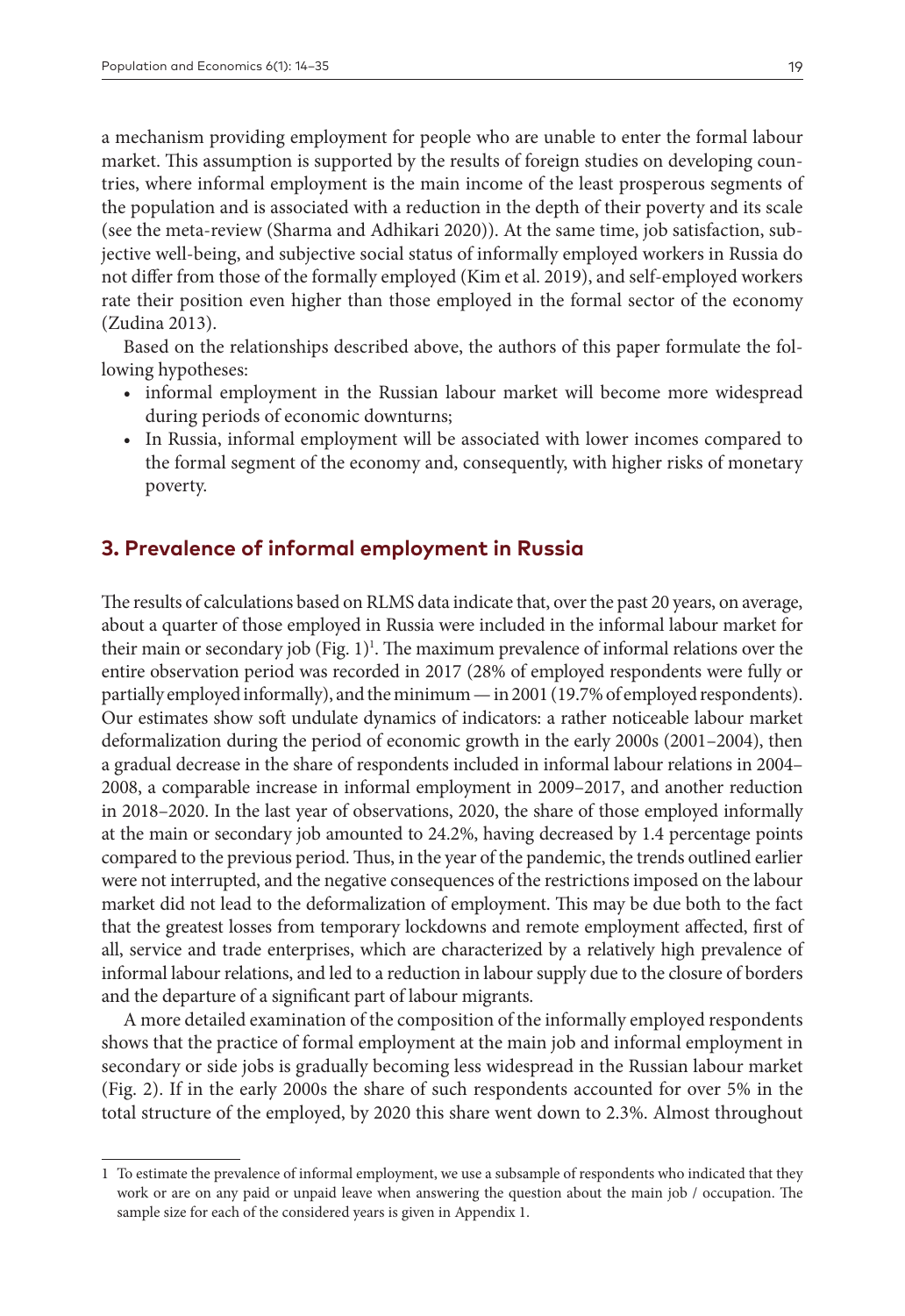

**Figure 1.** Informal employment prevalence: informality in main or secondary job (including side jobs), 2000–2020. *Note*: In 2000-2001, informal/formal employment is determined without taking into account questions about the job contract due to their absence in the questionnaire. The question about the salary paid at the main job has been asked since 2008. *Source*: author's calculations based on RLMS HSE data.



**Figure 2.** Structure of informal employment: informality in the main or secondary job (including side jobs), 2000–2020, % of the total number of respondents included in informal labour relations. *Note:* In 2000-2001, informal/formal employment is determined without taking into account questions about the job contract due to their absence in the questionnaire. The question about the salary paid at the main job has been asked since 2008. *Source:* author's calculations based on HSE RLMS data.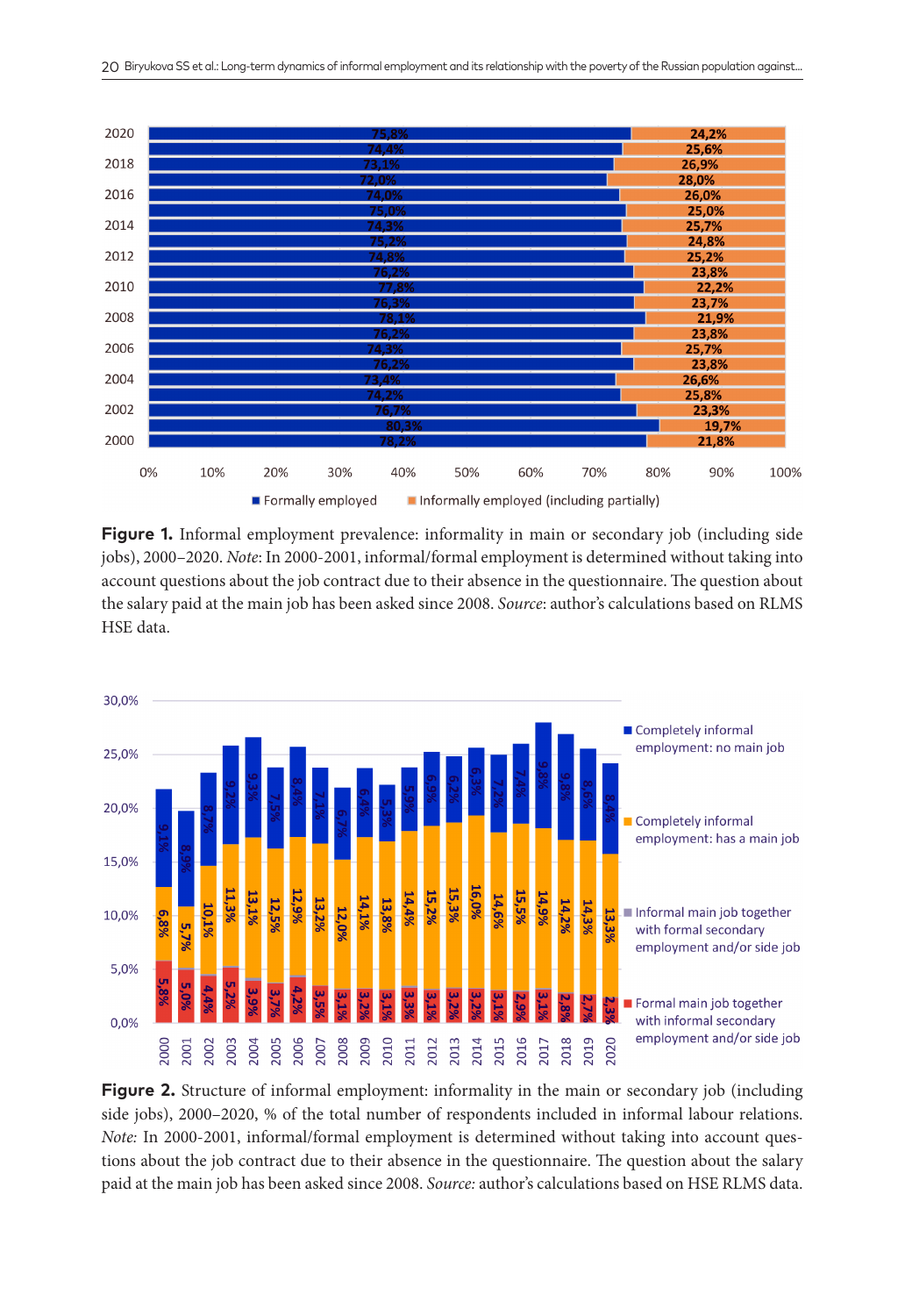the entire period under review, the bulk of the informally employed respondents were the people who work solely in the informal sector. The next largest group is those included in the informal sector of employment through secondary or side jobs; this group also includes young people, temporarily disabled respondents, and pensioners who are engaged in regular or incidental part-time jobs to increase their own income; the latter may choose to work in the informal sector in order to maintain their basic pension rights in full.

In general, as the analysis of RLMS data shows that the practice of signing a formal labour contract for secondary or side job is rather weakly spread in Russia. If the share of respondents employed under a contract in their main job remains fairly stable throughout the period under review and steadily exceeds 80%, a formal contract for secondary and side job is signed in no more than a quarter of cases (see Table 1). At the same time, over the long term, the prevalence of this practice is declining: from 23% on average in the early 2000s up to 15% on average in the late 2010s.

|                                                                        | 2002 | 2003 | 2004 |      | 2005 2006 2007 |                               | 2008 | 2009 | <b>2010</b> | 2011 |
|------------------------------------------------------------------------|------|------|------|------|----------------|-------------------------------|------|------|-------------|------|
| Share of respondents with 88.6 87.2 85.1 86.2 85.6 85.7                |      |      |      |      |                |                               | 86.9 | 84.7 | 85.3        | 84.4 |
| a formal contract for their<br>main job, % of those having<br>main job | 2012 | 2013 |      |      |                | 2014 2015 2016 2017 2018 2019 |      |      | <b>2020</b> |      |
|                                                                        | 83.5 | 83.4 | 82.7 | 84.0 | 83.0           | 83.2                          | 84.0 | 84.1 | 85.2        |      |
| Share of those with a formal 2002 2003 2004 2005 2006 2007 2008        |      |      |      |      |                |                               |      | 2009 | <b>2010</b> | 2011 |
| contract for secondary and 26.1 20.5 21.6 23.1 20.6 22.0 23.2 23.9     |      |      |      |      |                |                               |      |      | 25.2        | 23.7 |
| side job, % of those with 2012 2013 2014 2015 2016 2017 2018           |      |      |      |      |                |                               |      | 2019 | <b>2020</b> |      |
| secondary or side jobs                                                 | 20.2 | 21.5 | 16.9 | 19.5 | 16.4           | 14.2.                         | 12.0 | 18.2 | -15.7       |      |

**Table 1.** Prevalence of formal employment at the main and secondary job, 2002–2020, %

*Note:* In 2000-2001, issues of formal employment registration are not included in the questionnaire. *Source:* author's calculations based on HSE RLMS data

There is at least one worker employed informally at his/her main job in 13.8% of Russian households, and in 15.2% of households there are workers who receive part or all their income from their main employment informally. The probability of being included in informal employment grows with the size of the household (for example, in 2020, it was estimated at 5.3% in one-person households to 25% in households consisting of 5 or more people). On the one hand, several people of working age more often live in large households, each of whom can be employed informally; on the other hand, with an increase in the size of a household, the average number of dependents in its composition (minor children, pensioners, etc.) increases, and their presence preconditions the need to find secondary and part-time jobs, including in the informal sector of the economy.

The prevalence of informal employment is higher among men; in 2008–2020, no less than 21% of employed men in the sample received at least part of their pay at their main job unofficially (the horizon of the analysis is due to the fact that the question of wages at the main job has been asked in the RLMS survey since 2008, and it is from this moment that it is possible to conduct more accurate comparisons), while among women this figure exceeded 20% only in 2009 and 2011. This result is consistent with estimates from other data — both official statistics and population surveys show a high prevalence of informal employment in Russia among men (Mukhanova 2017; Karimov and Fatkullina 2021). Additionally, it can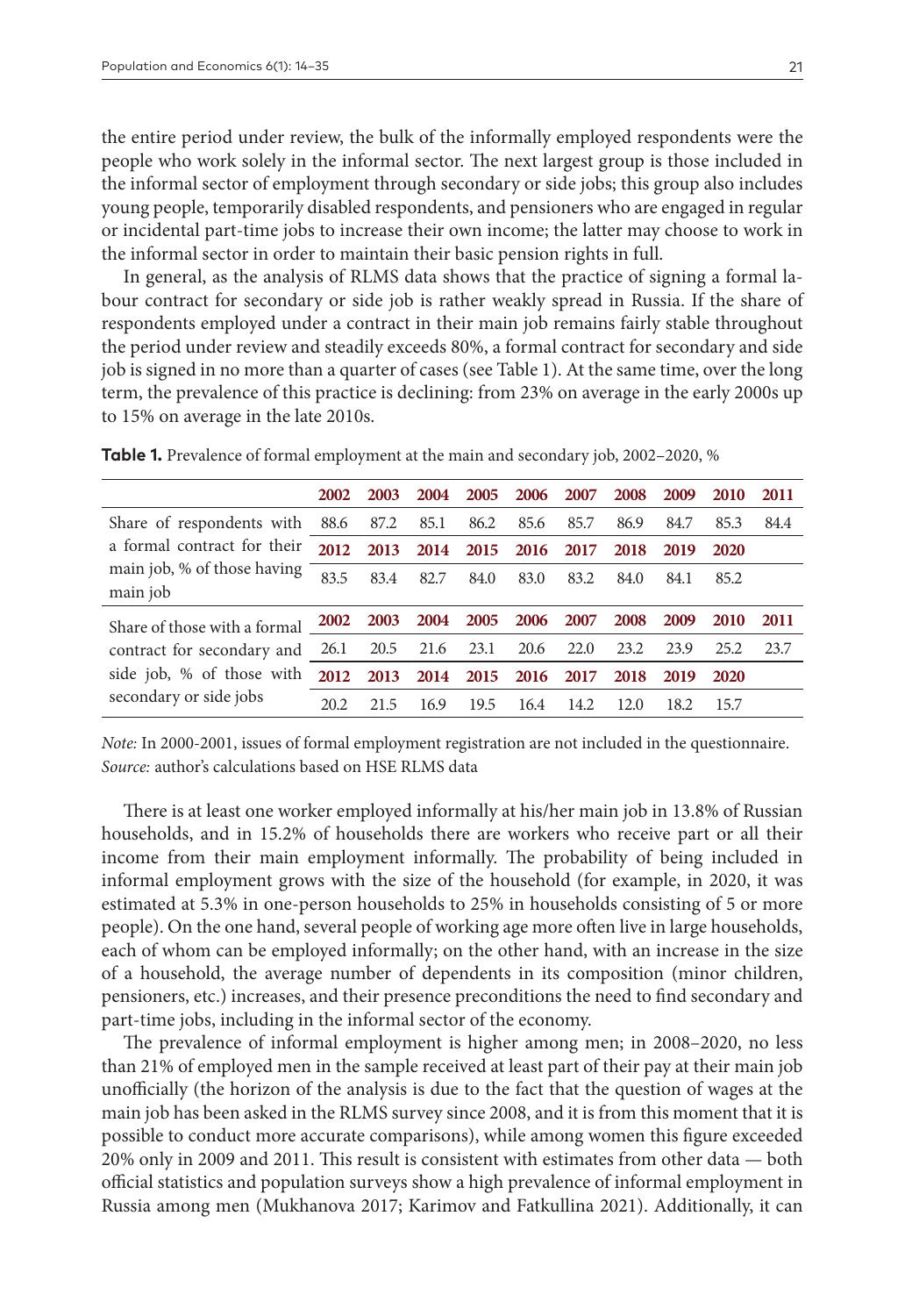be noted that the RLMS data indicate an increase in the prevalence of informal payments among employed men during the economic recession and stagnation of 2014–2017 and stabilization of this indicator among women.



**Figure 3.** Share of men and women who receive part or all of their wages at their main job unofficially, 2008–2020, %. *Note:* in 2008–2014 the question of wages at the main job is asked as follows: "What percentage of this money do you think was transferred officially, that is, taxes were paid from them?". Since 2015, the question takes a more general form: "Do you think all this money was transferred officially?" Fluctuations in the distribution of answers may be associated with this change (before 2015, the question could cause more difficulty for respondents). In this regard, strictly speaking, the comparison of dynamics is correct for two intervals: 2008–2014 and 2015–2020; this applies to the results shown in Fig. 3 and 4 in tables 2 and 3. *Source:* author's calculations based on HSE RLMS data.

Women slightly predominate in the structure of employees who receive part or all of their wages at their main job unofficially, but over time these differences level out: if in 2008 among the respondents who indicated that they received part or all of their income unofficially, women accounted for 57,9%, and men for 42.1%, in 2020 these proportions amounted to 55.3% and 44.7%, respectively.

An analysis of the RLMS data by age shows a consistently high proportion of those who receive informal labour income in the youngest groups of the population (see Table 2). The minimum indicators throughout the entire observed period show groups of pre-retirement and retirement ages. At the same time, participation in employment with informal payments at the main job in all groups of the population shows similar dynamics: an increase during the economic crisis of 2009 (in all groups, except for the youngest), then a slight decrease in the period up to 2013, and growth against the background of the deteriorating economic situation that began in 2014.

The observed high involvement of young people in informal employment s consistent with the results of other studies (Karimov and Fatkullina 2021; Gimpelson and Zudina, 2011). At the same time, these studies also indicate a greater prevalence of informal employment among the elderly (in some studies, this pattern is observed in rural areas —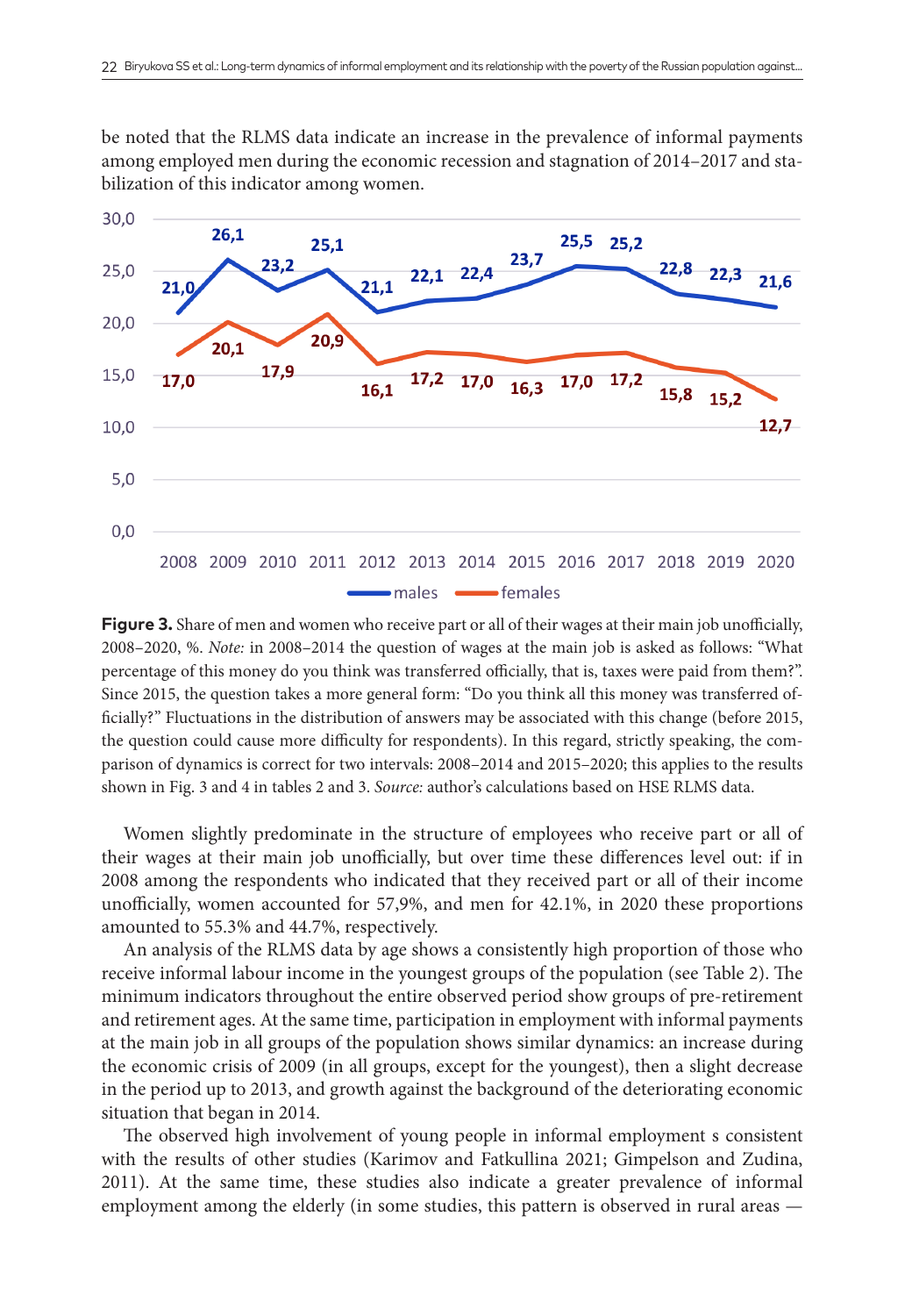see (Mukhanova 2017)), which does not appear in our data. This is probably due to the fact that other authors operate with the definition of Rosstat and refer those employed in personal subsidiary farms to the informal sector.

**Table 2.** Share of those who receive part or all of their wages at their main job unofficially, by age, 2008–2020, %

| Age 2008 2009 2010 2011 2012 2013 2014 2015 2016 2017 2018 2019 2020 |  |  |  |                                                                        |  |  |  |
|----------------------------------------------------------------------|--|--|--|------------------------------------------------------------------------|--|--|--|
|                                                                      |  |  |  | 15-19 34.0 30.6 30.1 33.3 32.3 21.2 31.4 42.9 48.3 42.9 43.3 42.4 36.0 |  |  |  |
|                                                                      |  |  |  | 20-29 16.1 21.4 19.6 19.6 17.9 18.2 19.3 23.3 24.0 23.8 19.5 18.6 16.8 |  |  |  |
|                                                                      |  |  |  | 30-39 14.8 19.5 16.0 17.5 15.0 16.4 17.3 19.1 20.5 20.5 18.7 17.5 17.1 |  |  |  |
|                                                                      |  |  |  | 40-49 13.1 17.6 14.6 18.7 14.0 14.8 15.4 18.8 20.6 21.3 19.0 17.9 15.9 |  |  |  |
|                                                                      |  |  |  | 50-59 10.4 12.1 12.6 13.9 11.1 11.8 12.8 13.0 15.1 14.5 15.1 18.1 14.4 |  |  |  |
|                                                                      |  |  |  | 60-72 11.9 14.0 11.5 11.7 10.3 12.2 8.6 13.0 14.2 14.4 14.6 12.3 12.7  |  |  |  |

*Source:* author's calculations based on HSE RLMS data.

If we look at the age structure of employees who receive part or all of their wages at their main job unofficially, we can see that this group mostly consists of people of active working age — 30–49 years (Fig. 4). However, over the observation period, the share of workers under the age of 30 has significantly decreased. First of all, this, as well as the gradual increase in the proportion of the population of older working ages, is associated with the changes that have occurred in the structure of the population of Russia: if in 2008, according to official statistics, the share of young people aged 15–29 years in the total population was 24%, then by 2020 it decreased to 16%. The greatest interest in data in Fig. 4 is towards a sharp decrease in people aged 50-59 in the structure of those receiving informal wages in the last year: from 21.3% in 2019 to 16.2% in 2020. It appears that the health risks posed during the COVID-19 pandemic have led people of near-retirement age to temporarily withdraw from informal employment (with informal wages).



**Figure 4.** Structure of employed respondents who receive part or all their wages at their main job unofficially, by age (in years), 2008–2020, %. *Source:* author's calculations based on HSE RLMS data.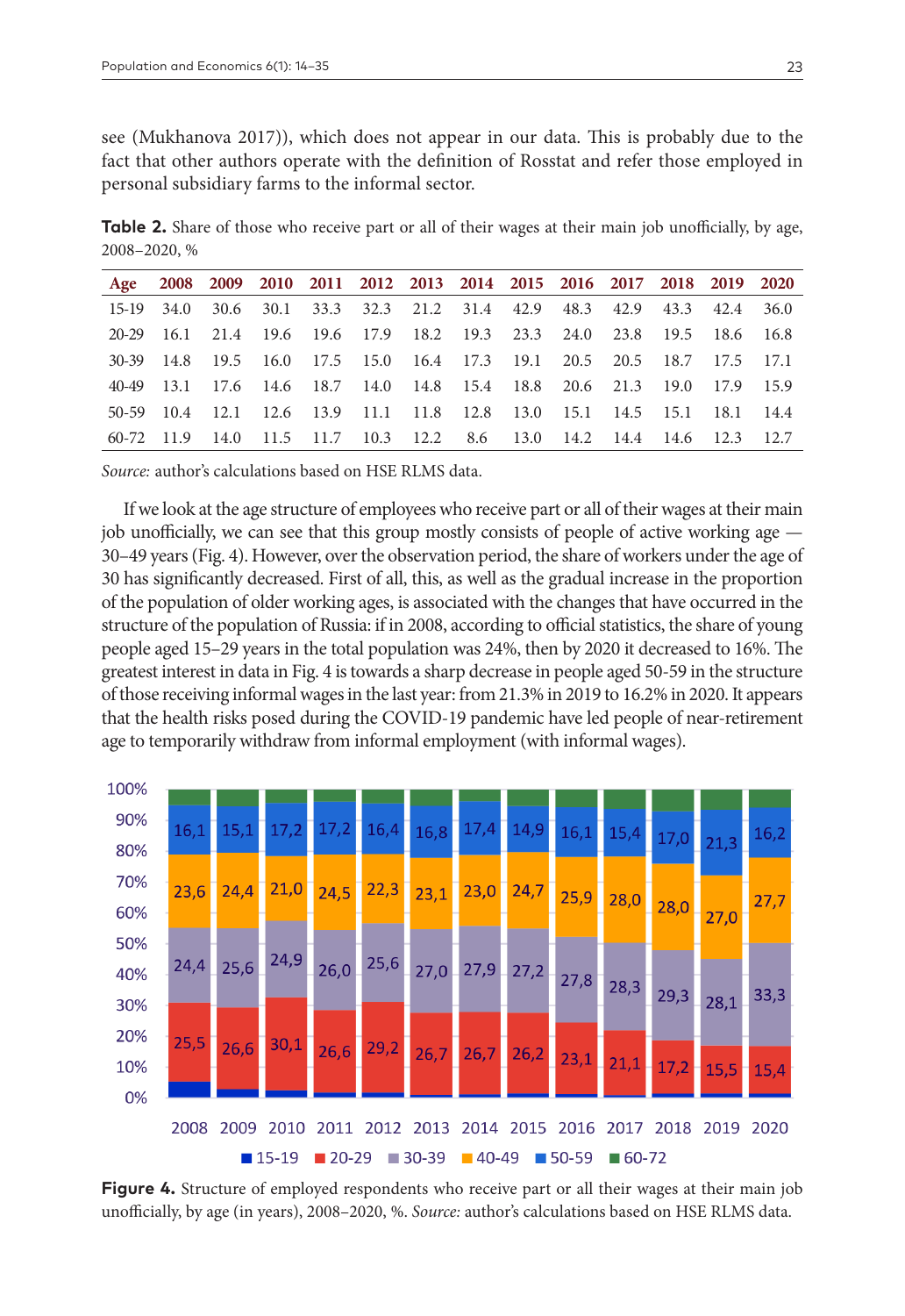Table 3 shows information on the prevalence of unofficial wages among respondents with different levels of education. There is a clear gradient over the entire observation period: the maximum involvement in informal payment schemes is recorded among respondents with education lower than vocational secondary (in some years, the prevalence of informal payments in this group approaches 30%), and the minimum is observed among respondents with higher education. At the same time, in the structure of recipients of unofficial payments, the largest share is made up of employees with vocational secondary education: in all years they account for about half of the cases (46.2% in 2008, 48.5% in 2020; minimum — 43.9% in 2021; maximum — 51.7% in 2009). This corresponds well with the conclusion of Vasily Anikin and Natalia Tikhonova about the shortage of jobs for low-skilled workers in the formal segment of the Russian economy (Anikin and Tikhonova 2014).

**Table 3.** Share of employed people who receive part or all of their wages at their main job unofficially, by education level, 2008–2020, %

| Education level 2008 2009 2010 2011 2012 2013 2014 2015 2016 2017 2018 2019 2020           |  |  |                                         |  |                |                          |           |  |
|--------------------------------------------------------------------------------------------|--|--|-----------------------------------------|--|----------------|--------------------------|-----------|--|
| Below vocation-<br>al secondary ed- 16.4 20.0 21.2 20.3 20.3 19.5 20.8 27.8<br>ucation     |  |  |                                         |  |                | 28.7 26.6 27.1 24.3 23.3 |           |  |
| Vocational sec-<br>ondary educa- 14.2 19.5 16.6 18.4 14.0 16.2 16.9 19.1 21.5 21.3<br>tion |  |  |                                         |  |                | 19.8                     | 19.5 17.8 |  |
| Higher educa-<br>tion and higher                                                           |  |  | 12.2 13.8 11.3 13.7 11.2 11.2 11.5 12.9 |  | 13.8 14.6 12.2 |                          | 12.6 11.6 |  |

*Source:* author's calculations based on HSE RLMS data.

#### **4. Link of informal employment to poverty: 2019 and 2020**

To investigate the relationship between informal employment and population poverty, we turn to measuring the total household income and to looking into poverty at the household level, in line with the approach used in official national statistics. In this part of the paper, we focus on two years: 2019, which characterizes the situation on the Russian labour market before the start of the COVID-19 pandemic and related changes in employment, and 2020, the first year of the pandemic's large-scale development. To follow the changes in the relationship between informality and poverty, we perform a regression analysis based on the 28<sup>th</sup> and 29th waves of the HSE RLMS survey, respectively.

The calculation of household income is based on the questions asked in the RLMS household questionnaire. The amount of income includes labour income of all household members (excluding taxes and other deductions), pensions, student bursaries, all types of benefits, subsidies and allowances (in monetary terms) received by the household, income from the sale or rental of property, cash deposits, shares, bonds, securities and other capital investments, alimony payments, insurance payments and funds from the return of debts, tax deductions (with the conversion of the annual amount into a monthly equivalent), as well as income from the sale of goods produced in the household.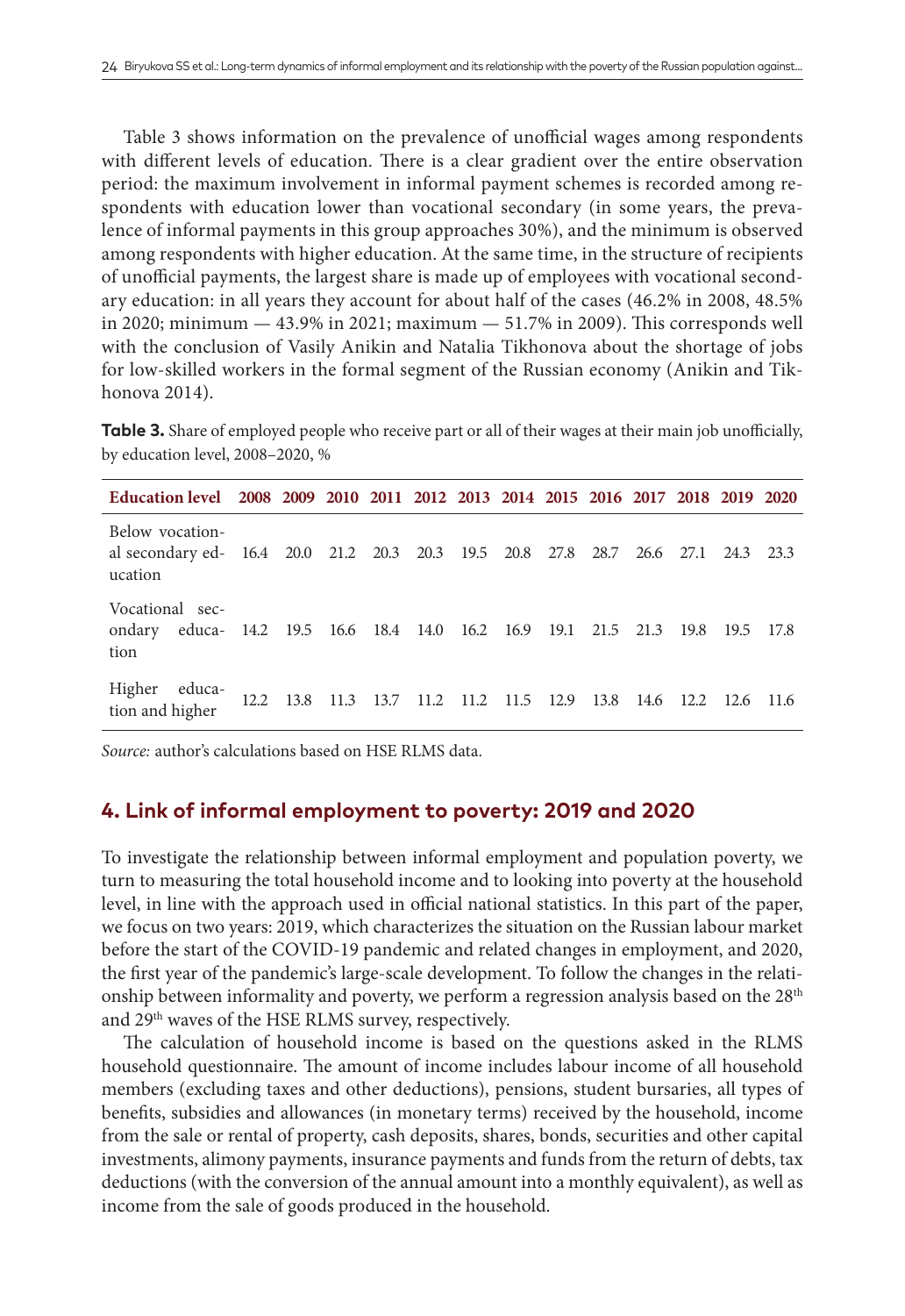To determine the status of a household, the estimated total income is compared with the subsistence level of the household, calculated on the basis of data on the values of regional subsistence levels for the working-age population, pensioners, and children for the fourth quarter of the corresponding year. In the event that the total income of a household is less than its total subsistence level, it is classified as poor. The share of poor households in the 2019 RLMS sample was 12.8%, in the 2020 sample it was 14.5%.

Due to the fact that the level of material well-being and poverty is traditionally assessed at the household level using indicators of average per capita income and largely depends on the size and structure of the household, while employment characteristics are individual, regression analysis is carried out at the individual level, but with including a number of household characteristics as regressors. Due to the fact that persons included in the individual RLMS database can live in the same households and, accordingly, have equal levels of per capita income and other observable and unobservable characteristics, when evaluating the regression models, the observations were clustered at the household level (by household ID).

Regression analysis was carried out in the SPSS statistical package using its functionality for complex samples. At the stage of preparing the data for analysis, we created a file in which the data are clustered by the household identification variable, sampling was made with replacement. On its basis, we estimated a series of logistic regressions, in which the dependent variable is poverty status (assessment at the household level in relation to the individual; the variable is calculated according to the method described above, based on the estimated indicator of the total income of the household and the estimate of its regional subsistence level).

Regressions are estimated for employed respondents selected from the RLMS representative file; at the household level the sample includes, respectively, all households that include at least one employed individual. The total number of observations in each of the models depends on the specification and the number of missing values for the included variables; they are indicated in the last lines of the regression tables given in the text.

The basic set of control variables in the models includes:

- gender and age of the respondent;
- the level of his/her education (3 categories: incomplete higher and higher, vocational secondary, and lower than vocational secondary education);
- health status of the respondent (self-assessment);
- type of settlement in the place of residence of the respondent (4 categories: (1) village / urban-type settlement, (2) city that is not a regional center, (3) regional center, (4) Moscow and St. Petersburg);
- the presence of pensioners in the household;
- the number of minor children in the household (a categorical variable that takes three values: 0, 1, 2 or more children under the age of 18 in the household).

The main independent variable, the relationship of which with poverty is the focus of our interest, is the employment status of the respondent in terms of involvement in the informal labour market. This variable takes three values: (1) the absence of informal employment, that is, fully formal employment (at the main job and — in case of their presence — at secondary and side jobs), (2) the presence of partial informal employment and (3) complete departure to the informal sector for the main and, if present, secondary and side jobs. Informality in this case is defined as the lack of an official contract for work or at least partial payment of wages informally.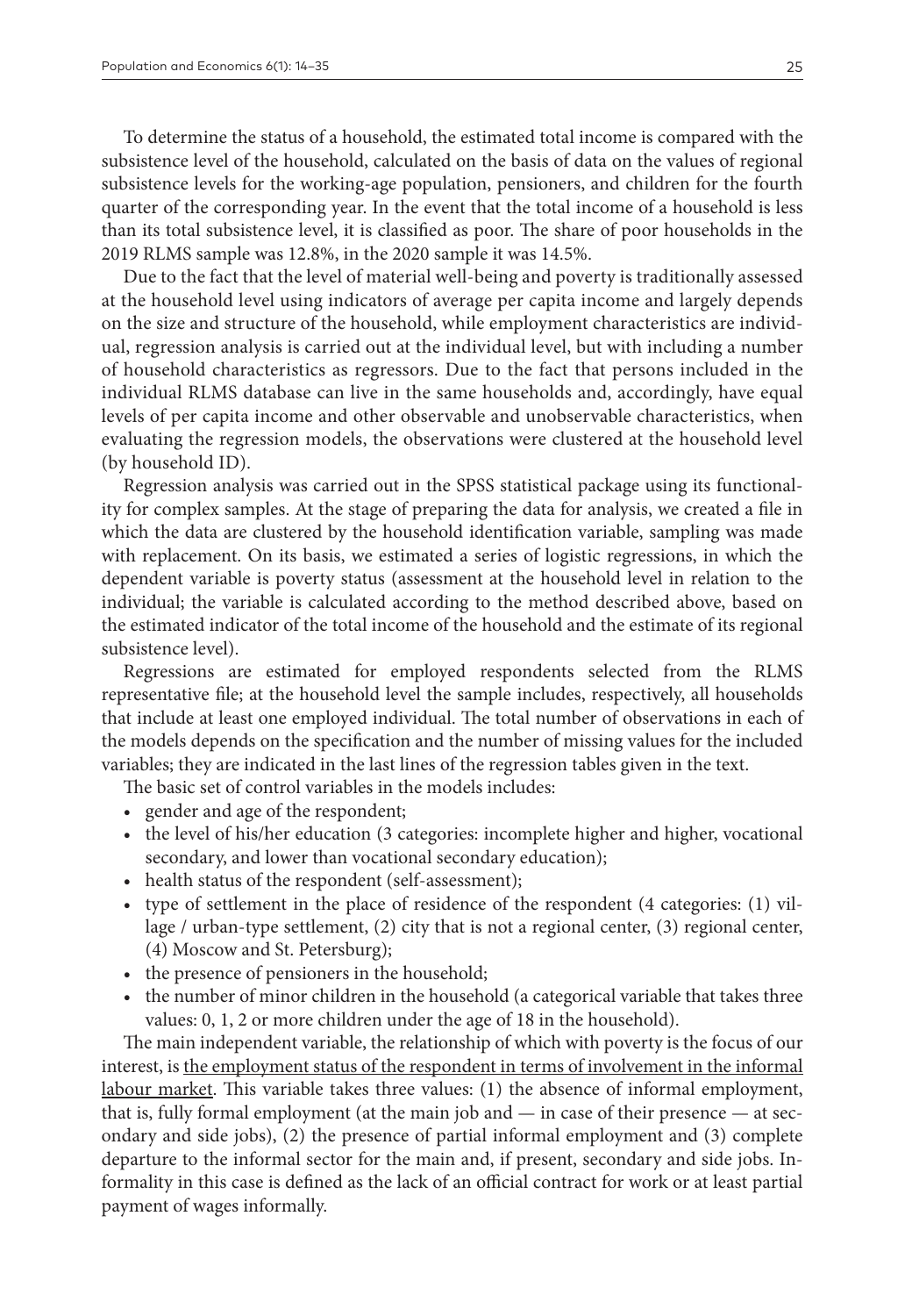While testing the models, we additionally included variables that characterize the employment of the respondent:

- the presence of subordinates at work (a characteristic of the job position);
- duration of the working week: 40 or more hours per week (full-time) and less than 40 hours per week (part-time);
- whether the respondent has secondary job or additional earnings (side jobs);
- the ownership status of the organization/enterprise where the respondent is employed (public/private; inclusion of this variable narrows the regression sample, since it excludes respondents who are not employed by legal entities and, accordingly, find it difficult to answer this question).

Evaluation of models of various configurations showed stable results in terms of the direction of influence of the control and independent variables. The maximum values of the pseudo R-square coefficients are shown by models with a wide range of regressors; the results of the assessment of two models, including the full list of the variables described above, with the exception of the form of ownership of the organization/enterprise, as well as with the inclusion of this variable, are given in tables 4 and 5 below.

Testing models of various configurations did not show a statistically significant relationship between partially informal employment and the chances of the respondent and the household in which he/she lives falling into poverty either in the pre-pandemic or pandemic years.

Fully informal employment in 2019 turns out to be not statistically significant in the absence of control over the organization's ownership status (Table 4), but is associated with higher chances of falling into poverty when such a variable is included in the model (1.6 times higher chances of falling into poverty, the estimate is significant at a 5% level; see Table 5). Thus, in the pre-pandemic period, the deformalization of labour relations in enterprises was associated with lower income levels and increased risks of poverty.

At the same time, in 2020, fully informal employment is associated with almost two times lower chances of falling into poverty compared to formal employment, the coefficient for this variable turns out to be significant at at least a 10% level in all models, while the confidence the interval for  $exp(B)$  does not include 1. The observed change in the transition from 2019 to 2020 may be related to a number of developments that occurred in 2020, in particular, restrictions on work during lockdown periods and after the introduction of mandatory vaccination of workers in the formal sector and, accordingly, a deterioration in the relative position of the formally employed simultaneously with the emergence of practices of informal withdrawal of some employees to work under the influence of the indicated circumstances. The dynamics of macroeconomic indicators (see Fig. 1) does not show an expansion of the informal employment segment in 2020, however, the observed dynamics of relative indicators may, apparently, also hide an uneven increase in unemployment or a decrease in actual labour incomes in these two segments of the labour market. Thus, during the unfolding of the COVID-19 pandemic, the transition to informal employment could fulfill an adaptation mechanism that ensures not only the preservation of income through avoiding tax payments, but also the preservation of employment in general. In addition, inclusion in the unemployment benefits programme during the pandemic could have been a significant factor in reducing the risks of monetary poverty among those employed in the informal sector — such workers could have access to state support measures in addition to income from employment, and not instead of them. These assumptions require more indepth and substantive research.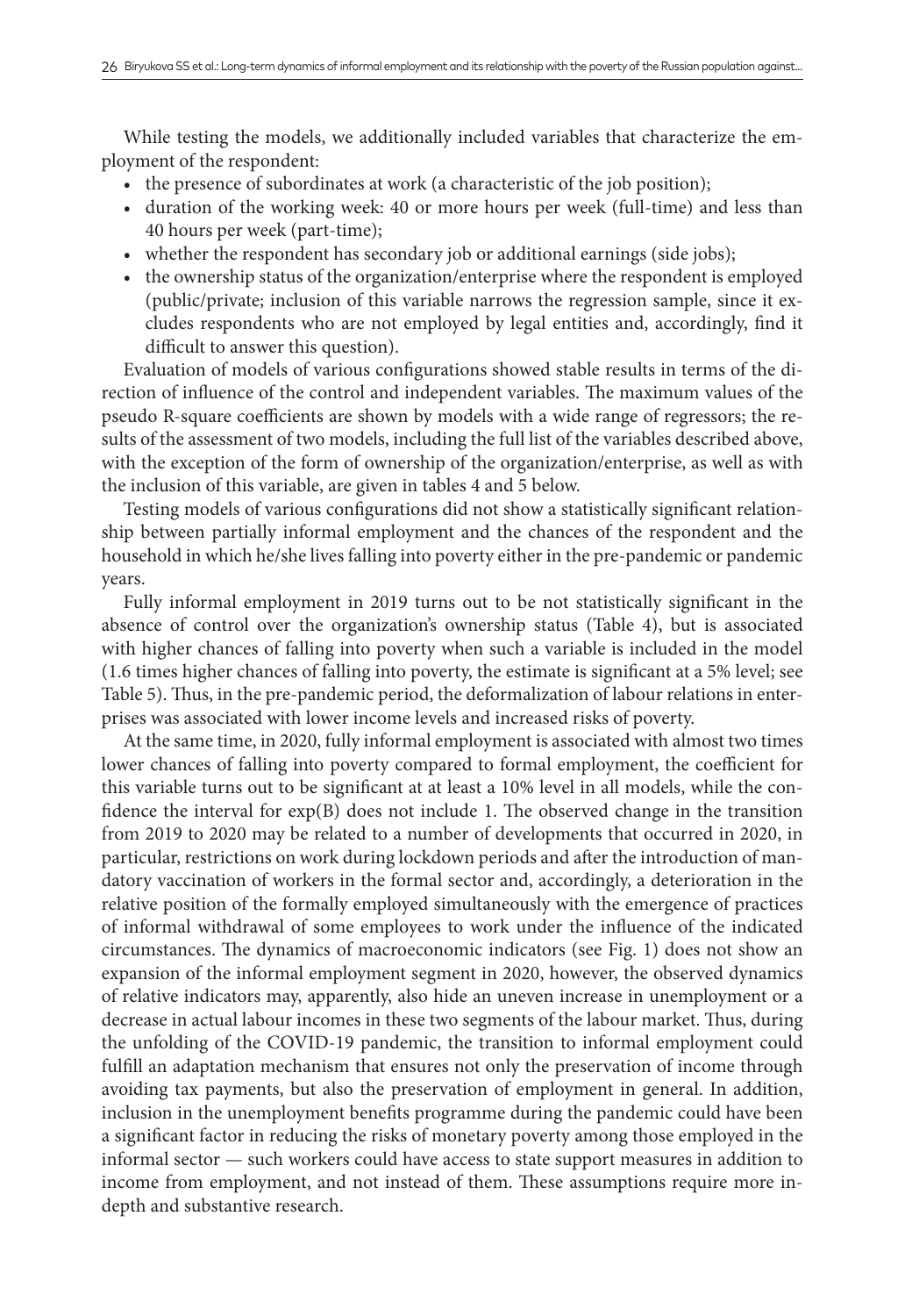|                                |                                        |              | 2019         | 2020         |              |  |
|--------------------------------|----------------------------------------|--------------|--------------|--------------|--------------|--|
|                                |                                        | Exp(B)       | stat.        | Exp(B)       | stat.        |  |
|                                |                                        |              | significance |              | significance |  |
| Gender                         | Male                                   | 0.770        | 0.002        | 0.789        | 0.006        |  |
|                                | Female (ref.)                          | $\mathbf{1}$ |              | $\mathbf{1}$ |              |  |
| Age                            | 60 years and older                     | 0.174        | 0.010        | 0.223        | 0.003        |  |
|                                | 50-59 years old                        | 0.516        | 0.237        | 0.270        | 0.003        |  |
|                                | 40-49 years old                        | 0.860        | 0.777        | 0.508        | 0.119        |  |
|                                | 30-39 years old                        | 0.727        | 0.551        | 0.442        | 0.064        |  |
|                                | 20-29 years old                        | 0.918        | 0.876        | 0.457        | 0.076        |  |
|                                | 15-19 years old (ref.)                 | $\mathbf{1}$ |              | $\mathbf{1}$ |              |  |
| Education                      | Below vocational<br>secondary          | 2.611        | 0.000        | 2.202        | 0.000        |  |
|                                | Vocational secondary                   | 1.906        | 0.000        | 1.451        | 0.004        |  |
|                                | Incomplete higher and<br>higher (ref.) | $\mathbf{1}$ |              | $\mathbf{1}$ |              |  |
| Health status                  | Bad                                    | 1.370        | 0.340        | 1.074        | 0.820        |  |
| (self-assessment)              | Medium                                 | 1.170        | 0.212        | 1.163        | 0.192        |  |
|                                | Good (ref.)                            | $\mathbf 1$  |              | $\mathbf{1}$ |              |  |
| Settlement type                | Village/ urban-type<br>settlement      | 1.698        | 0.020        | 1.707        | 0.019        |  |
|                                | City                                   | 0.950        | 0.827        | 1.093        | 0.696        |  |
|                                | Regional center                        | 0.577        | 0.027        | 0.788        | 0.310        |  |
|                                | Moscow / St. Petersburg<br>(ref.)      | $\mathbf 1$  |              | $\mathbf{1}$ |              |  |
| Presence of                    | Yes                                    | 0.522        | 0.000        | 0.537        | 0.000        |  |
| pensioners in the<br>household | $No$ (ref.)                            | 1            |              | $\mathbf{1}$ |              |  |
| Presence of                    | 2 or more children                     | 6.997        | 0.000        | 6.028        | 0.000        |  |
| children under                 | 1 child                                | 2.392        | 0.000        | 1.915        | 0.000        |  |
| 18 in the<br>household         | $No$ (ref.)                            | $\mathbf 1$  |              | $\mathbf{1}$ |              |  |
| Employment                     | Completely informal                    | 1.176        | 0.249        | 0.774        | 0.074        |  |
| status                         | Partially informal                     | 1.059        | 0.907        | 1.903        | 0.197        |  |
|                                | Formal (ref.)                          | $\mathbf{1}$ |              | $\mathbf{1}$ |              |  |
| Presence of                    | N <sub>0</sub>                         | 1.681        | 0.002        | 1.668        | 0.001        |  |
| subordinates                   | Yes (ref.)                             | 1            |              | 1            |              |  |

**Table 4.** Logistic regression results: relationship between poverty and employment status, basic socio-demographic characteristics of the respondent and his/her household. Model 1: narrow set of variables, 2019 and 2020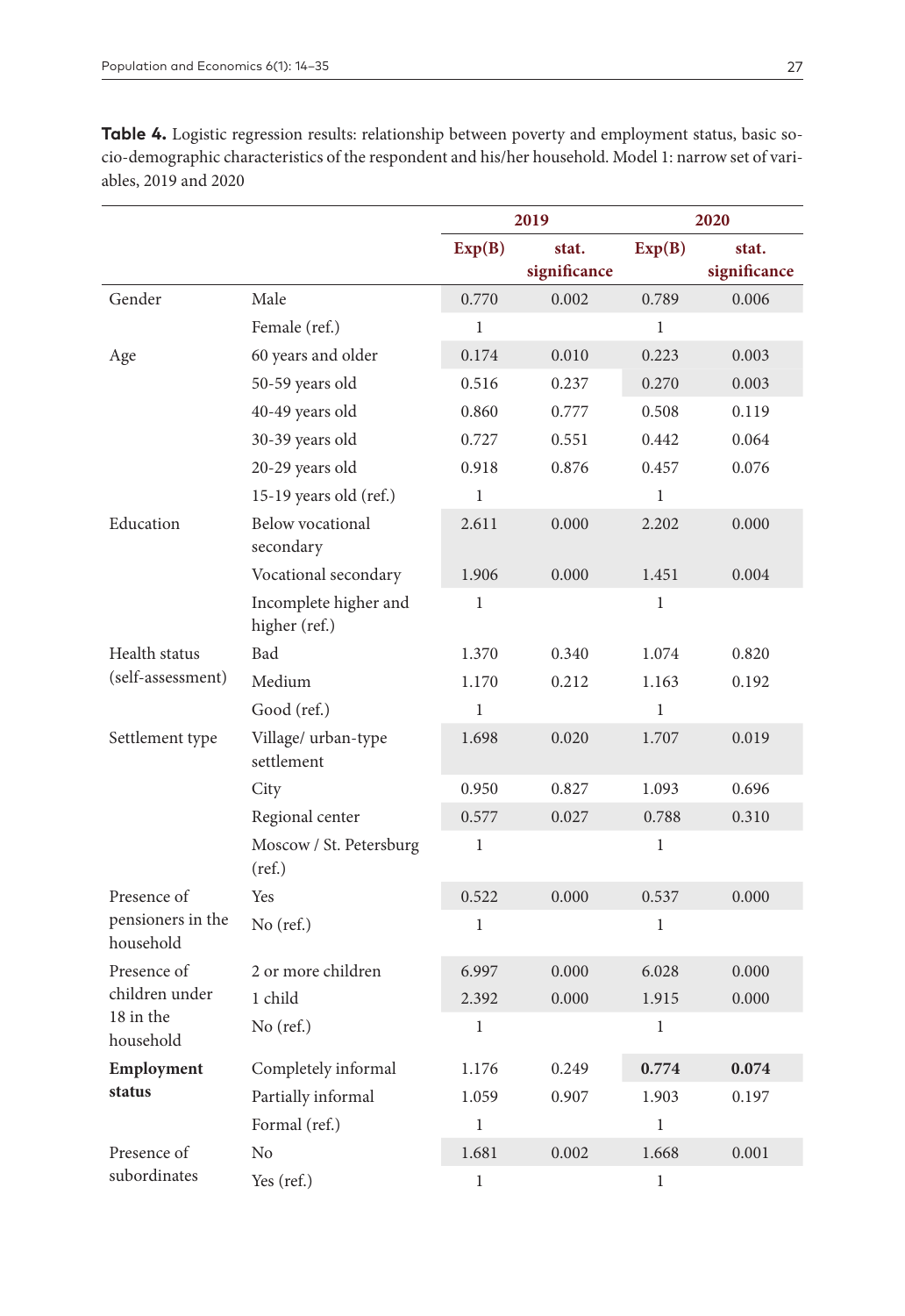|                              |                         |                                    | 2019                  |                                    | 2020                  |
|------------------------------|-------------------------|------------------------------------|-----------------------|------------------------------------|-----------------------|
|                              |                         | Exp(B)                             | stat.<br>significance | Exp(B)                             | stat.<br>significance |
| Working hours<br>per week    | 39 hours or less        | 1.124                              | 0.382                 | 1.265                              | 0.071                 |
|                              | 40 hours or more (ref.) | 1                                  |                       | 1                                  |                       |
| Secondary or side            | Yes                     | 0.911                              | 0.814                 | 0.531                              | 0.135                 |
| job                          | $No$ (ref.)             | 1.000                              |                       | 1.000                              |                       |
| Sample size                  |                         | 4716 observations<br>2913 clusters |                       | 4912 observations<br>2827 clusters |                       |
| Pseudo- $R^2$ (Nagelkerke's) |                         | 0.233                              | 0.206                 |                                    |                       |

*Note:* Models are significant at 0.01 level.

*Source:* author's calculations based on RLMS HSE data for 2019 and 2020.

The ratios of the chances of falling into poverty among the categories of respondents identified in other variables, when moving from 2019 to 2020, turn out to be stable.

As can be seen from tables 4 and 5, lower chances of falling into poverty in both periods are observed among men (they are about 0.8 of the risk of falling into poverty for women) and people of retirement age (the ratio of the chances of falling into poverty in groups of respondents aged 50-59 years and 60 years and older with a reference group of 15–19-year-olds is about 0.25 and 0.2, respectively). Compared to respondents living in the largest cities (Moscow, St. Petersburg), higher chances of falling into poverty were found among residents of rural areas (the odds ratio reaches 1.7 times), and lower ones among residents of regional centers. However, this last difference is significant only in 2019 models. Respondents with vocational secondary education are 1.5–1.9 times more likely to fall into poverty than respondents with higher education (including incomplete higher education). The same ratio for respondents with education lower than vocational secondary reaches 2.2–2.8 times in different models. A relatively high official status characterized by the presence of subordinates at work is associated with statistically significantly lower risks of poverty.

The presence of minor children in the household is associated with an increased risk of poverty. Compared to households without children, households with one child are about twice as likely to fall into poverty, and those with two or more children are six to seven times more likely to fall into poverty. At the same time, when moving from 2019 to 2020, the described differences are slightly smoothing out (see tables 4 and 5), which may be due to the introduction of additional cash payments to certain categories of families with children during the pandemic in Russia.

The presence of pensioners in the household is associated with a lower chance of the respondent falling into the category of poor. Apparently, this result can be explained, among other things, by the fact that the sample includes households of working (or informally engaged in part-time work) pensioners whose income level turns out to be above the subsistence level due to the current programme of additional payments to pensions; this partly explains the coefficient we got for this age group in the age variable; for a more correct interpretation of these results, it may be necessary to build separate regressions for households of different types, taking into account their structure.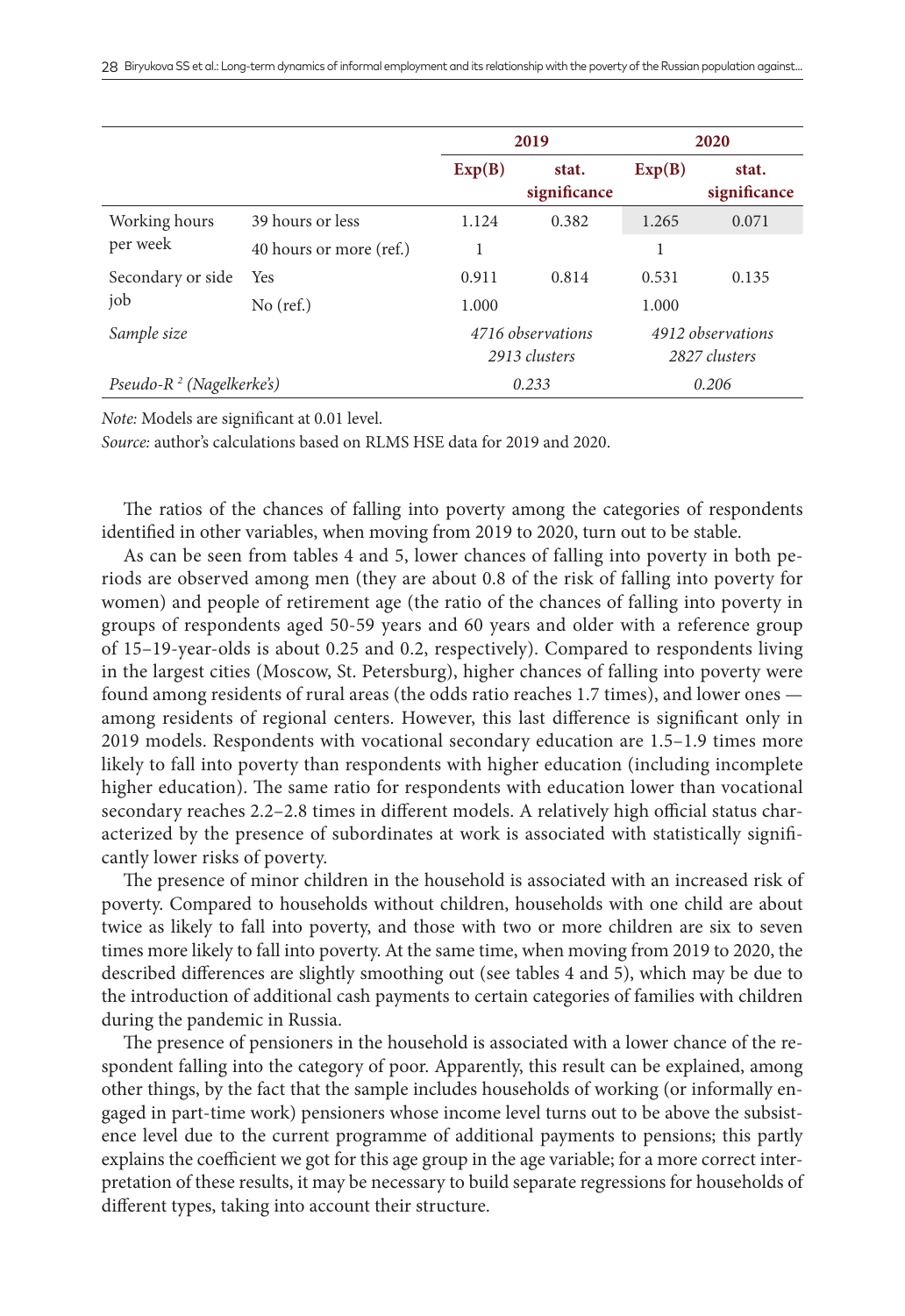**Table 5.** Logistic regression results: relationship between poverty and employment status, basic socio-demographic characteristics of the respondent and his/her household. Model 2: a wide range of variables, taking into account the form of ownership of the organization/enterprise in which the respondent is employed, 2019 and 2020

|                                  |                                        |              | 2019         | 2020         |              |  |  |
|----------------------------------|----------------------------------------|--------------|--------------|--------------|--------------|--|--|
|                                  |                                        | Exp(B)       | stat.        | Exp(B)       | stat.        |  |  |
|                                  |                                        |              | significance |              | significance |  |  |
| Gender                           | Male                                   | 0.761        | 0.003        | 0.842        | 0.062        |  |  |
|                                  | Female (ref.)                          | $\mathbf{1}$ |              | 1.000        |              |  |  |
| Age                              | 60 years and older                     | 0.111        | 0.003        | 0.176        | 0.003        |  |  |
|                                  | 50-59 years old                        | 0.444        | 0.156        | 0.256        | 0.011        |  |  |
|                                  | 40-49 years old                        | 0.800        | 0.680        | 0.462        | 0.144        |  |  |
|                                  | 30-39 years old                        | 0.641        | 0.415        | 0.373        | 0.065        |  |  |
|                                  | 20-29 years old                        | 0.925        | 0.888        |              | 0.114        |  |  |
|                                  | 15-19 years old $(ref.)$               | $\mathbf{1}$ |              | $\mathbf{1}$ |              |  |  |
| Education                        | <b>Below</b> vocational<br>secondary   | 2.865        | 0.000        | 2.161        | 0.000        |  |  |
|                                  | Vocational secondary                   | 2.046        | 0.000        | 1.405        | 0.011        |  |  |
|                                  | Incomplete higher and<br>higher (ref.) | $\mathbf{1}$ |              | 1.000        |              |  |  |
| Health status                    | Bad                                    | 1.184        | 0.656        | 1.008        | 0.982        |  |  |
| (self-assessment)                | Medium                                 | 1.259        | 0.077        | 1.216        | 0.105        |  |  |
|                                  | Good (ref.)                            | $\mathbf{1}$ |              | 1.000        |              |  |  |
| Settlement type                  | Village/ urban-type<br>settlement      | 1.642        | 0.037        | 1.730        | 0.019        |  |  |
|                                  | City                                   | 0.949        | 0.830        | 1.166        | 0.509        |  |  |
|                                  | Regional center                        | 0.581        | 0.037        | 0.798        | 0.350        |  |  |
|                                  | Moscow / St.<br>Petersburg (ref.)      | $\mathbf{1}$ |              | $\mathbf 1$  |              |  |  |
| Presence of<br>pensioners in the | Yes                                    | 0.516        | 0.000        | 0.545        | 0.000        |  |  |
| household                        | No (ref.)                              | $\mathbf{1}$ |              | $\mathbf{1}$ |              |  |  |
| Presence of children             | 2 or more children                     | 7.428        | 0.000        | 6.573        | 0.000        |  |  |
| under 18 in the<br>household     | 1 child                                | 2.349        | 0.000        | 2.124        | 0.000        |  |  |
|                                  | $No$ (ref.)                            | $\mathbf{1}$ |              | $\mathbf{1}$ |              |  |  |
| <b>Employment status</b>         | Completely informal                    | 1.589        | 0.017        | 0.504        | 0.002        |  |  |
|                                  | Partially informal                     | 1.144        | 0.789        | 1.010        | 0.984        |  |  |
|                                  | Formal (ref.)                          | $\mathbf{1}$ |              | 1            |              |  |  |
| Presence of                      | No                                     | 1.690        | 0.003        | 1.689        | 0.001        |  |  |
| subordinates                     | Yes (ref.)                             | $\mathbf{1}$ |              | 1            |              |  |  |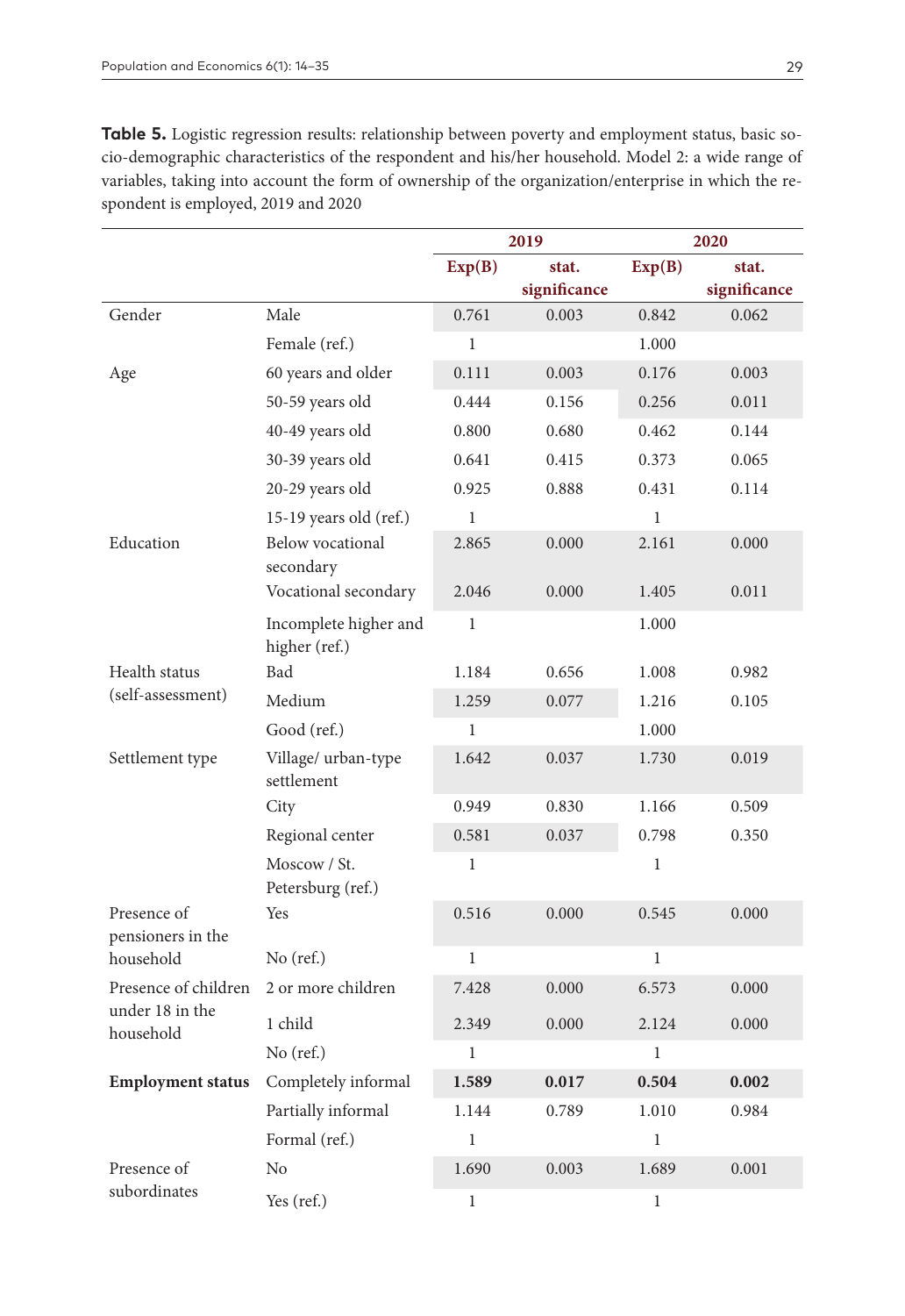|                                         |                         |                                    | 2019         |                                    | 2020         |  |
|-----------------------------------------|-------------------------|------------------------------------|--------------|------------------------------------|--------------|--|
|                                         |                         | Exp(B)                             | stat.        | Exp(B)                             | stat.        |  |
|                                         |                         |                                    | significance |                                    | significance |  |
| Working hours per                       | 39 hours or less        | 1.132                              | 0.388        | 1.238                              | 0.124        |  |
| week                                    | 40 hours or more (ref.) | 1                                  |              | 1                                  |              |  |
| Secondary or side<br>job                | Yes                     | 0.789                              | 0.554        | 0.639                              | 0.291        |  |
|                                         | $No$ (ref.)             | $\mathbf{1}$                       |              | 1.000                              |              |  |
| Ownership status<br>of the enterprise / | Private property        | 0.812                              | 0.078        |                                    | 0.017        |  |
| organization                            | State property (ref.)   | 1                                  |              | 1                                  |              |  |
| Sample size                             |                         | 4334 observations<br>2756 clusters |              | 4497 observations<br>2827 clusters |              |  |
| Pseudo- $R^2$ (Nagelkerke's)            |                         |                                    | 0.246        | 0.210                              |              |  |

*Note:* Models are significant at the 0.01 level.

*Source:* author's calculations based on RLMS HSE data for 2019 and 2020.

The respondent's health status turns out to be statistically insignificant in almost all models when controlling for other socio-demographic parameters and employment characteristics. This may be due to the fact that, firstly, the regression sample is limited to employed respondents (those respondents who, for health reasons, remain economically inactive and for whom this parameter is the most significant both in terms of employment and in terms of material security, fall out of our models), and secondly, with the fact that the state of health of the respondent determines the mode of his employment, official status and its other parameters, i.e., the influence of this variable can manifest itself through other regressors.

# **5. Limitations and prospects of the study**

The results obtained in this paper should be interpreted with caution for several reasons. First of all, the limitations of the analysis are related to the peculiarities of the empirical base of the study. For example, the evolution of HSE RLMS data survey tools over the selected long horizon may violate the comparability of individual indicators; this is stated in the notes to the figures and tables in the text. In addition, the structure of the questionnaires does not enable explicitly singling out self-employed respondents, while dynamics of their number, behaviour, and position are of independent interest. Nevertheless, in our opinion, the estimates given in the paper reflect the scale of the phenomena and the main directions of the ongoing changes.

The results obtained in the regression analysis for two years — pare-pandemic and pandemic — are of interest in terms of changing the relationship of informal employment with the risks of monetary poverty against the background of the shock and the introduction of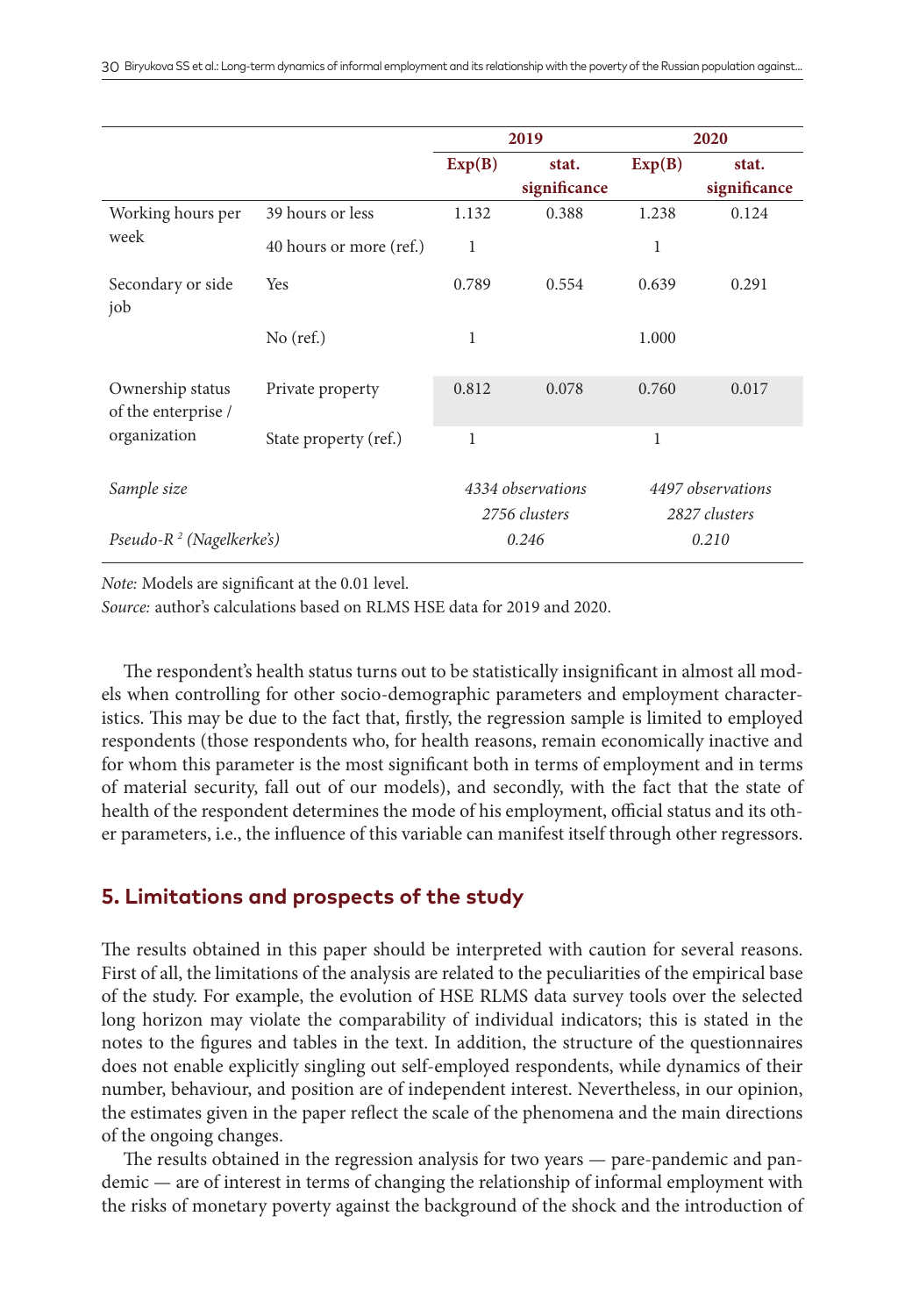emergency regulatory measures. However, in future, in order to test the stability of these regularities, it seems necessary to evaluate models for other periods, both previous and subsequent ones. We assume that the effect of the COVID-19 pandemic is unique due to the exclusivity of the measures introduced at the time when it unfolded, and a positive relationship between informal employment and the risks of household poverty should be observed in some earlier periods, possibly weakening, but not changing direction; for example, it could be the case during periods of economic shocks — the financial and economic crisis of 2008– 2009 and recession of the Russian economy in 2014–2016. The analysis of the dynamics of unemployment rates also remained outside the scope of this paper, which can complement the described picture and partially explain the changes in the relative position of formally and informally employed respondents in 2019–2020. These assumptions need to be tested.

Finally, it should be noted that the authors of the presented study work with representative RLMS datasets and focus on cross-sectional analysis, which enables identifying key changes, but makes it difficult to interpret the relationship between the indicators included in the review. When interpreting the regression results, we can only talk about the presence of a statistical relationship, but not about the direction of influence: for example, employment in the informal sector of the economy can determine the financial situation of respondents, however, a low financial position can force respondents to look for any opportunities for paid employment, and thus force them into the informal labour market. In this regard, the development of panel data and the study of the transitions of respondents from formal to informal employment (and vice versa) against the background of various economic shocks and related effects on the risks of monetary poverty at the individual and household levels may become a promising direction for future studies.

# **6. Discussion and conclusions**

Our estimates have shown that over the past 20 years, on average, about a quarter of Russian employees were included in the informal labour market for their main or secondary job. At the same time, involvement in informal employment at the main place of work in all groups of the population, except for the youngest, grows during the economic crisis of 2009, slightly decreases in 2010–2013 and then increases against the background of the worsening economic situation that began in 2014, which confirms the first hypothesis of our study.

Employment with part or all of the pay for the main job received informally — that is, without a formal contract or with declared wages below the actually paid wage, in violation of current regulations — is more common among men, young people and people of early working age, and as well as citizens with education below vocational secondary. At the same time, women, people aged 30–49, and citizens with vocational secondary education predominate in the structure of informally employed, although with a slight preponderance.

Estimates based on the HSE RLMS data confirm that in the Russian labour market during 2000–2020 there are several zones of informality in which different motives for the deformalization of employment may operate (these conclusions are also confirmed by other works — see (Gimpelson and Zudina 2011; Veredyuk 2016) and others; a similar situation is observed in other countries (Williams et al. 2011)).

First, the results obtained in the analysis of the composition of the informally employed by level of education received confirm the conclusions of previous studies about the existence of low-skilled employment in the informal sector. This segment persists due to the lack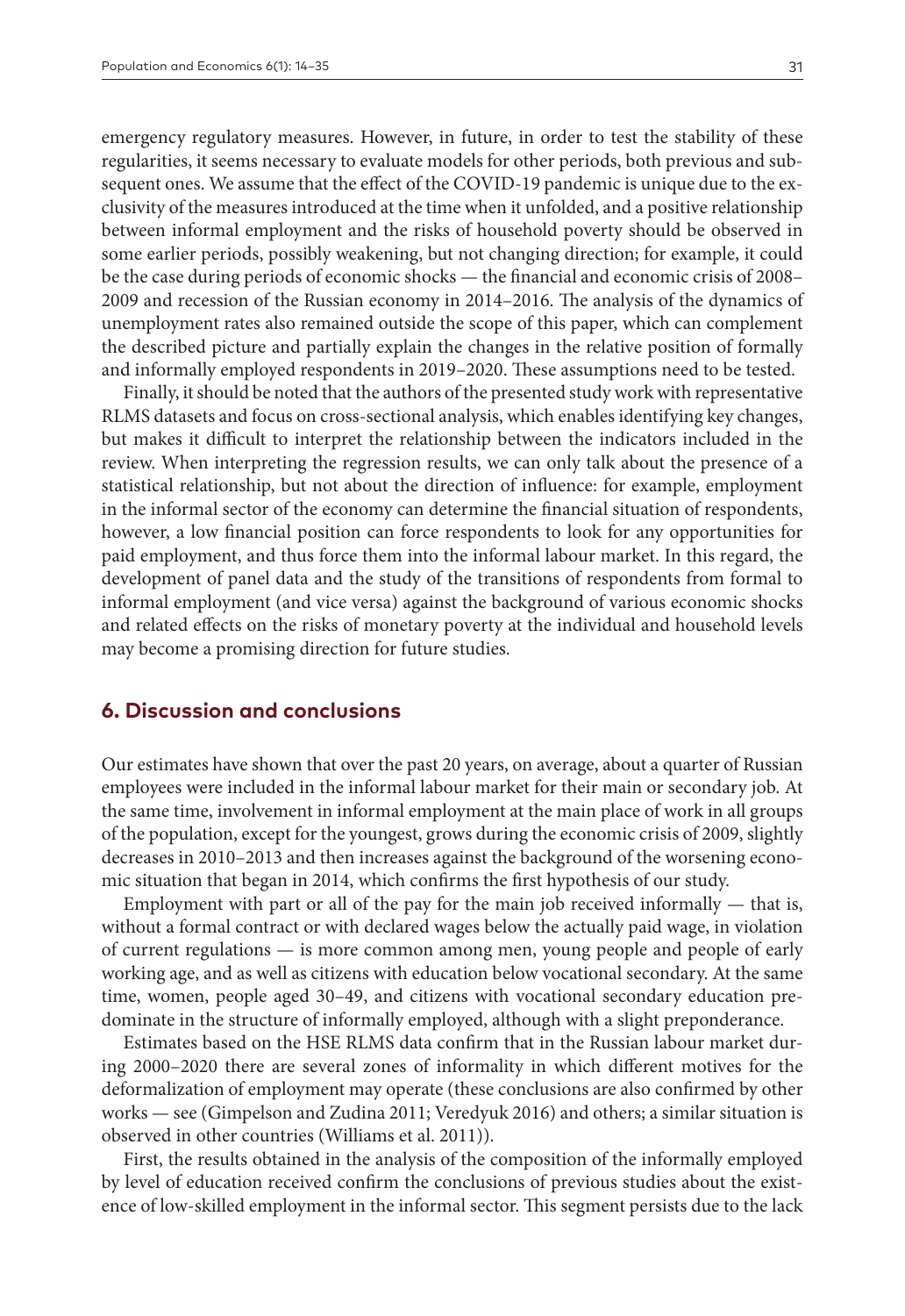of formal jobs for low- and medium-skilled workers. Such employment is associated with the insecurity of workers and the lack of basic labor and social guarantees, increased risks of poverty in general and especially during economic shocks.

The second zone is employment only in the format of informal part-time jobs ("casual employment"). Existing studies show that it is a factor of poverty and inequality, even though it simultaneously acts as a mechanism for smoothing income differentiation and a tool for improving the well-being of certain groups of the population that are unable to find permanent employment (Karabchuk 2005). Estimates obtained within this study indicate that the practice of signing a formal labour contract at secondary job or occasional side jobs in Russia is rather weak, in happens in less than ¼ of all cases. At the same time, informal parttime or side jobs can be a conscious choice of employees despite the high risks of instability in this employment zone (for example, this is relevant for pensioners to maintain their rights to receive pension payments in full).

Finally, the third zone is partial withdrawal to the informal sector while maintaining an official labour contract at the main job, that is, receiving a part of labour income informally in the presence of a formal status of an employed person and basic social and labour guarantees. This strategy of behavior can be both forced and conscious. In the highly skilled labour sector, partial withdrawal to the informal sector may be associated with higher income levels and lower risks of monetary poverty compared to the formal employment sector, but more research is needed to assess the prevalence of such behaviour and identify the indicated association.

Regression analysis shows that there is a statistically significant relationship between involvement in the informal labour market and the risks of monetary poverty: fully informal employment in 2019 is associated with higher chances of the respondent's household falling into poverty, and with lower chances in 2020. Thus, the second hypothesis of the work about the relationship of informal employment with increased risks of poverty of the population — is confirmed for 2019, but rejected for 2020, against the backdrop of pandemic-related changes in the labour market. In the literature published to date, one can find evidence that in some countries informal employment has indeed contributed to the restoration of incomes of the population and acted as a compensatory mechanism against the background of the pandemic (Alvarez and Pizzinelli 2021). However, this result deserves special attention and more detailed studies, since the observed change in the Russian context may be associated with both the transition of some workers to the informal sector and the deterioration in the relative position of those formally employed due to restrictions imposed on the national labour market during the pandemic (temporary suspension of enterprises in 2020, the introduction of mandatory vaccination in certain areas of employment), and with the effect of state support measures taken against the backdrop of the COVID-19 pandemic, including an increase in unemployment benefits, the programme of which could include informally employed citizens.

## **Acknowledgements**

The study was implemented in the framework of the Basic Research Program at the HSE University.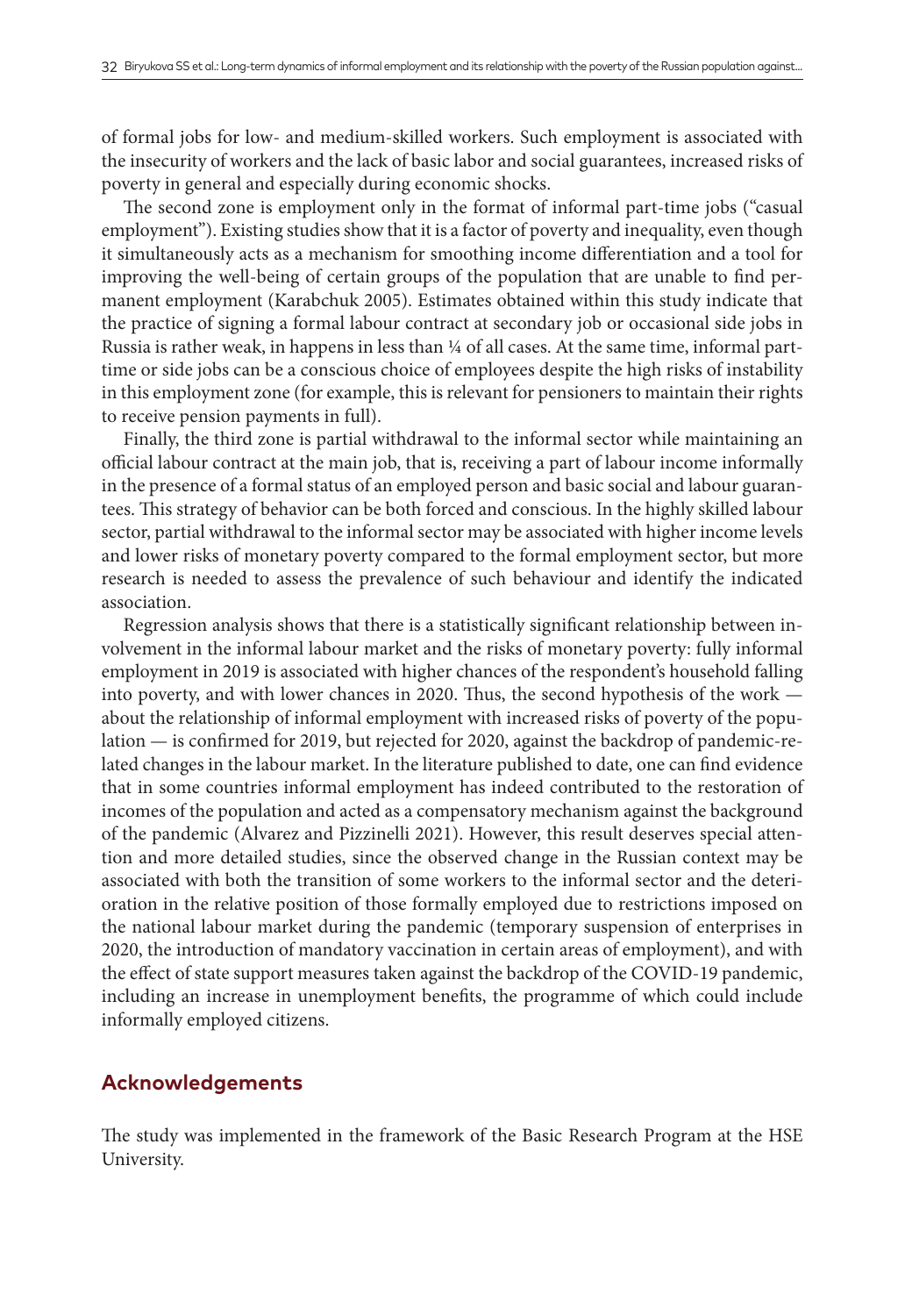# **Literature**

- Alvarez J, Pizzinelli C (2021) COVID-19 and the Informality-driven Recovery: The case of Colombia's Labor Market. IMF Working Paper WP/21/235. URL: [https://www.imf.org/en/Publications/WP/](https://www.imf.org/en/Publications/WP/Issues/2021/09/17/COVID-19-and-the-Informality-driven-Recovery-The-Case-of-Colombia-s-Labor-Market-465831) [Issues/2021/09/17/COVID-19-and-the-Informality-driven-Recovery-The-Case-of-Colombia-s-](https://www.imf.org/en/Publications/WP/Issues/2021/09/17/COVID-19-and-the-Informality-driven-Recovery-The-Case-of-Colombia-s-Labor-Market-465831)[Labor-Market-465831](https://www.imf.org/en/Publications/WP/Issues/2021/09/17/COVID-19-and-the-Informality-driven-Recovery-The-Case-of-Colombia-s-Labor-Market-465831)
- Anikin VA, Tikhonova NE (2014) Framing Contemporary Russian Poverty in the Context of Different Nations. World of Russia. Sociology. Ethnology 23(4): 59–95. URL: [https://mirros.hse.ru/article/](https://mirros.hse.ru/article/view/4950/5315) [view/4950/5315](https://mirros.hse.ru/article/view/4950/5315) (in Russian)
- Cichocki S, Tyrowicz J (2010) Shadow employment in post-transition Is informal employment a matter of choice or no choice in Poland? The Journal of Socio-Economics 39(4): 527–35. [https://](https://doi.org/10.1016/j.socec.2010.03.003) [doi.org/10.1016/j.socec.2010.03.003](https://doi.org/10.1016/j.socec.2010.03.003)
- Gimpelson VE (2002) Zanyatost' v neformal'nom sektore v Rossii: ugroza ili blago? [Employment in the informal sector in Russia: a threat or a boon?] Preprint WP4/2002/03. Moscow: State University Higher School of Economics. URL: [https://publications.hse.ru/mirror/pubs/share/folder/](https://publications.hse.ru/mirror/pubs/share/folder/v05iaf00gp/direct/78124619.pdf) [v05iaf00gp/direct/78124619.pdf](https://publications.hse.ru/mirror/pubs/share/folder/v05iaf00gp/direct/78124619.pdf) (in Russian)
- Gimpelson VE, Zudina AA (2011) Informal Workers in the Russian Economy: Who Are They and How Many? Questions of Economics 10: 53–76. <https://doi.org/10.32609/0042-8736-2011-10-53-76> (in Russian)
- In the Shadow of Regulation: Informality in the Russian Labour Market (2014) / VE Gimpelson and RI Kapelyushnikov (eds.). Moscow: HSE Publishing House. URL: [https://id.hse.ru/](https://id.hse.ru/data/2015/04/18/1340729365/%D0%92%20%D1%82%D0%B5%D0%BD%D0%B8%20%D1%80%D0%B5%D0%B3%D1%83%D0%BB%D0%B8%D1%80.pdf) [data/2015/04/18/1340729365/В%20тени%20регулир.pdf](https://id.hse.ru/data/2015/04/18/1340729365/%D0%92%20%D1%82%D0%B5%D0%BD%D0%B8%20%D1%80%D0%B5%D0%B3%D1%83%D0%BB%D0%B8%D1%80.pdf) (in Russian)
- Kapelyushnikov RI (2013) Informality in the Russian Labor Market: What Do Alternative Definitions Tell Us? Journal of the New Economic Association 4(20): 52–83. URL: [http://journal.econorus.org/pdf/](http://journal.econorus.org/pdf/NEA-20.pdf) [NEA-20.pdf](http://journal.econorus.org/pdf/NEA-20.pdf)
- Karabchuk T (2005) Sluchaynaya zanyatost' i bednost' [Casual employment and poverty]. In: Poletaev A (ed.) Studying Poverty in Russia. M.: «Alex», 96–123. (in Russian)
- Karimov AG, Fatkullina GR (2021) Informal employment as a factor in poverty among the working population. Fundamental Research (1): 61–5. <https://doi.org/10.17513/fr.42950>(in Russian)
- Kim YS, Matytsin M, Freije S (2019) Informal Employment and Worker's Well-Being in the Russian Federation. World Bank Policy Research Working Paper, No. 8989. URL: [https://docu](https://documents1.worldbank.org/curated/en/701161566307007499/pdf/Informal-Employment-and-Workers-Well-Being-in-the-Russian-Federation.pdf)[ments1.worldbank.org/curated/en/701161566307007499/pdf/Informal-Employment-and-Work](https://documents1.worldbank.org/curated/en/701161566307007499/pdf/Informal-Employment-and-Workers-Well-Being-in-the-Russian-Federation.pdf)[ers-Well-Being-in-the-Russian-Federation.pdf](https://documents1.worldbank.org/curated/en/701161566307007499/pdf/Informal-Employment-and-Workers-Well-Being-in-the-Russian-Federation.pdf)
- Loayza NV, Rigolini J (2011) Informal employment: Safety net or growth engine? World Development 39(9): 1503–15. <https://doi.org/10.1016/j.worlddev.2011.02.003>
- Magomedova DG, Magomedova ER (2012) Rost tenevoy ekonomiki glavnyy faktor obespecheniya zanyatosti i snizheniya urovnya bednosti v depressivnykh regionakh Severnogo Kavkaza [The growth of the shadow economy is the main factor in providing employment and reducing poverty in the depressed regions of the North Caucasus]. Bulletin of Dagestan State University. Series 3: Social Sciences 5: 49–54. URL: [http://vestnik.dgu.ru/Stat/12\\_5\\_8.pdf](http://vestnik.dgu.ru/Stat/12_5_8.pdf) (in Russian)
- Mukhanova MN (2017) The employment structure of rural inhabitants in the informal economy. Sociological Journal 23(2): 74–95.<https://doi.org/10.19181/socjour.2017.23.2.5161> (in Russian)
- Ovcharova LN, Krasilnikova MD, Pishnyak AI (2021) Monitoring sotsial'no-ekonomicheskogo polozheniya i sotsial'nogo samochuvstviya naseleniya: itogi 2020 goda [Monitoring the socio-economic situation and social well-being of the population: results of 2020] / ed. LN Ovcharova. M.: NRU HSE. URL: [https://isp.hse.ru/data/2021/04/30/1381379417/Апрель\\_2021\\_Мониторинг\\_](https://isp.hse.ru/data/2021/04/30/1381379417/%D0%90%D0%BF%D1%80%D0%B5%D0%BB%D1%8C_2021_%D0%9C%D0%BE%D0%BD%D0%B8%D1%82%D0%BE%D1%80%D0%B8%D0%BD%D0%B3_%D0%92%D0%A8%D0%AD_%D0%B4%D0%BB%D1%8F_%D1%80%D0%B0%D0%B7%D0%BC%D0%B5%D1%89%D0%B5%D0%BD%D0%B8%D1%8F.pdf) [ВШЭ\\_для\\_размещения.pdf](https://isp.hse.ru/data/2021/04/30/1381379417/%D0%90%D0%BF%D1%80%D0%B5%D0%BB%D1%8C_2021_%D0%9C%D0%BE%D0%BD%D0%B8%D1%82%D0%BE%D1%80%D0%B8%D0%BD%D0%B3_%D0%92%D0%A8%D0%AD_%D0%B4%D0%BB%D1%8F_%D1%80%D0%B0%D0%B7%D0%BC%D0%B5%D1%89%D0%B5%D0%BD%D0%B8%D1%8F.pdf) (in Russian)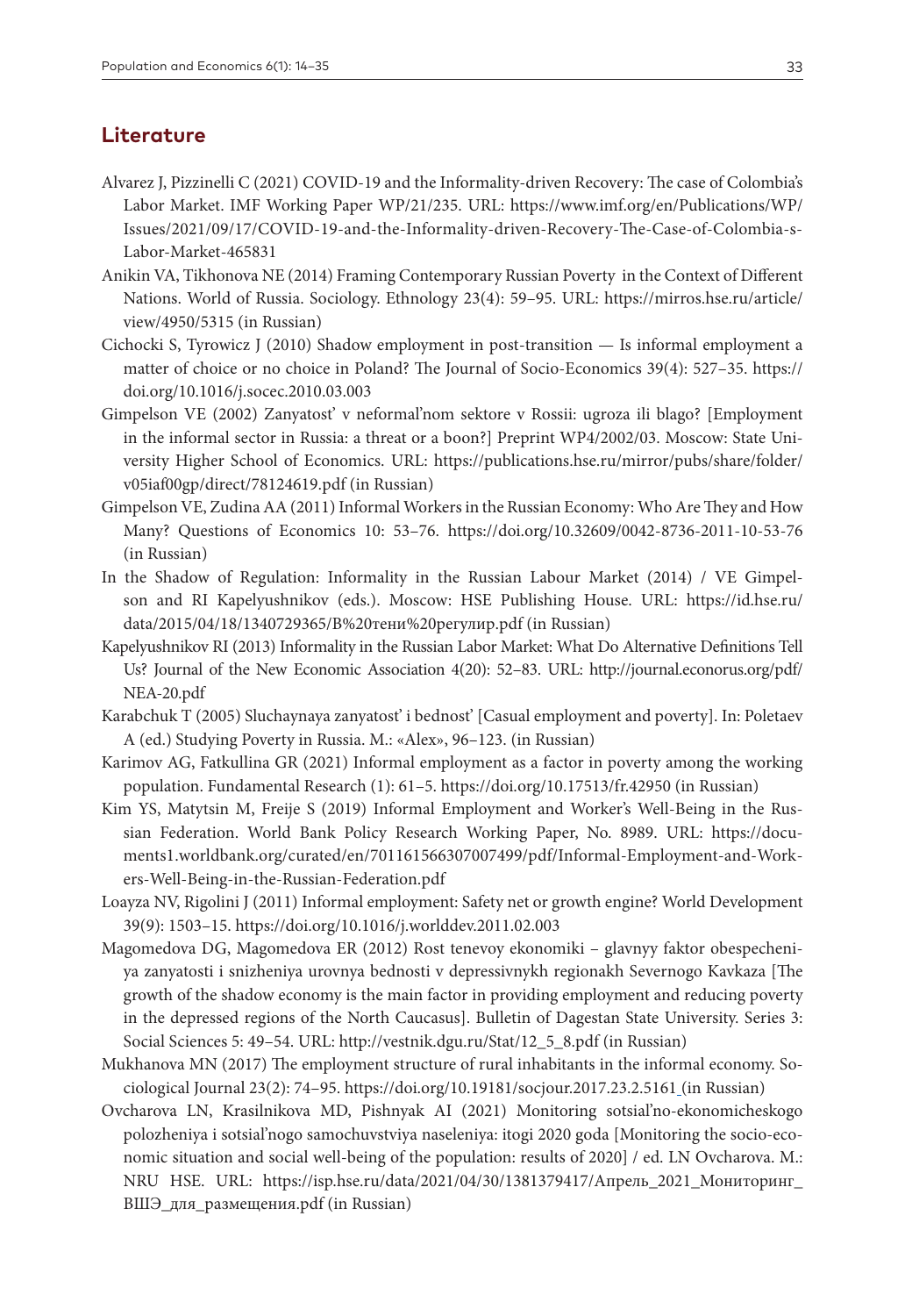- Sharma BP, Adhikari DB (2020) Neformal'naya zanyatost' v Rossii: izmereniye, masshtaby, dinamika [Informal Economy and Poverty Dynamics]: A Review. Quest Journal of Management and Social Sciences 2(1): 130-40. <https://doi.org/10.3126/qjmss.v2i1.29028>
- Sinyavskaya OV (2005) Informal Employment in Russia: Measurement, Scale, Dynamics. Economic Sociology 2: 12–28. URL: [https://ecsoc.hse.ru/data/2011/12/08/1208204930/ecsoc\\_t6\\_n2.pd](https://ecsoc.hse.ru/data/2011/12/08/1208204930/ecsoc_t6_n2.pdf#page=12)[f#page=12](https://ecsoc.hse.ru/data/2011/12/08/1208204930/ecsoc_t6_n2.pdf#page=12) (in Russian)
- Veredyuk OV (2016) Informal employment: structure and risk determinants in Russia. Bulletin of St. Petersburg State University. Series 5. Economics 4: 33–48. [https://doi.org/10.21638/11701/](https://doi.org/10.21638/11701/spbu05.2016.402) [spbu05.2016.402](https://doi.org/10.21638/11701/spbu05.2016.402) (in Russian)
- Voskoboynikov IB, Gimpelson VE (2015) Productivity Growth, Structural Change and Informality: The Case of Russia. Issues of Economics 11: 30–61. [https://doi.org/10.32609/0042-8736-2015-11-](https://doi.org/10.32609/0042-8736-2015-11-30-61) [30-61](https://doi.org/10.32609/0042-8736-2015-11-30-61) (in Russian)
- Williams CC, Round J, Rodgers P (2011) Explaining the Normality of Informal Employment in Ukraine: A Product of Exit or Exclusion? The American Journal of Economics and Sociology 70(3): 729–55.<https://doi.org/10.1111/j.1536-7150.2011.00789.x>
- Williams CC, Windebank J (2015) Evaluating competing theories of informal employment: some lessons from a 28-nation European survey. International Journal of Business and Globalisation 15(1): 45–62. <https://doi.org/10.1504/IJBG.2015.070223>
- Zudina AA (2013) Informal employment and subjective social status: the case of Russia. Economic Sociology 14(3): 27–63. URL: [https://ecsoc.hse.ru/data/2013/08/14/1291342150/ecsoc\\_t14\\_n3.pdf](https://ecsoc.hse.ru/data/2013/08/14/1291342150/ecsoc_t14_n3.pdf) (in Russian)

# **Other data sources**

- ILO (2002) Decent work and the informal economy. Sixth item on the agenda. International Labour Conference, 90th Session, Report VI. URL: [https://www.ilo.org/public/english/standards/relm/ilc/](https://www.ilo.org/public/english/standards/relm/ilc/ilc90/pdf/rep-vi.pdf) [ilc90/pdf/rep-vi.pdf](https://www.ilo.org/public/english/standards/relm/ilc/ilc90/pdf/rep-vi.pdf) (date of reference: 07.09.2021)
- ILO (2003) Seventeenth International Conference of Labour Statisticians. Report of the Conference, ICLS/17/2003/4. URL: [https://www.ilo.org/public/english/standards/relm/gb/docs/gb289/pdf/](https://www.ilo.org/public/english/standards/relm/gb/docs/gb289/pdf/icls-17.pdf) [icls-17.pdf](https://www.ilo.org/public/english/standards/relm/gb/docs/gb289/pdf/icls-17.pdf) (date of reference: 07.09.2021)
- RLMS HSE. URL: <https://www.hse.ru/rlms/>(date of reference: 01.09.2021)
- Rosstat. Methodological provisions for measuring employment in the informal sector of the economy. URL: [https://www.gks.ru/bgd/free/b99\\_10/isswww.exe/stg/d030/i030150r.htm](https://www.gks.ru/bgd/free/b99_10/isswww.exe/stg/d030/i030150r.htm) (date of reference: 19.06.2021).

## **Annex 1**

**Table P1.** Size of the subsample of respondents included in the analysis to estimate the prevalence of informal employment, 2000–2020, persons

| Year |  |  | 2000 2001 2002 2003 2004 2005 2006 2007 2008 2009 2010   |  |  |  |
|------|--|--|----------------------------------------------------------|--|--|--|
|      |  |  | N 3584 3757 3768 3773 3740 3534 4765 4705 4563 4388 7886 |  |  |  |
|      |  |  | Year 2011 2012 2013 2014 2015 2016 2017 2018 2019 2020   |  |  |  |
|      |  |  | N 7795 7731 7294 5752 5453 5351 5261 5068 5107 7526      |  |  |  |